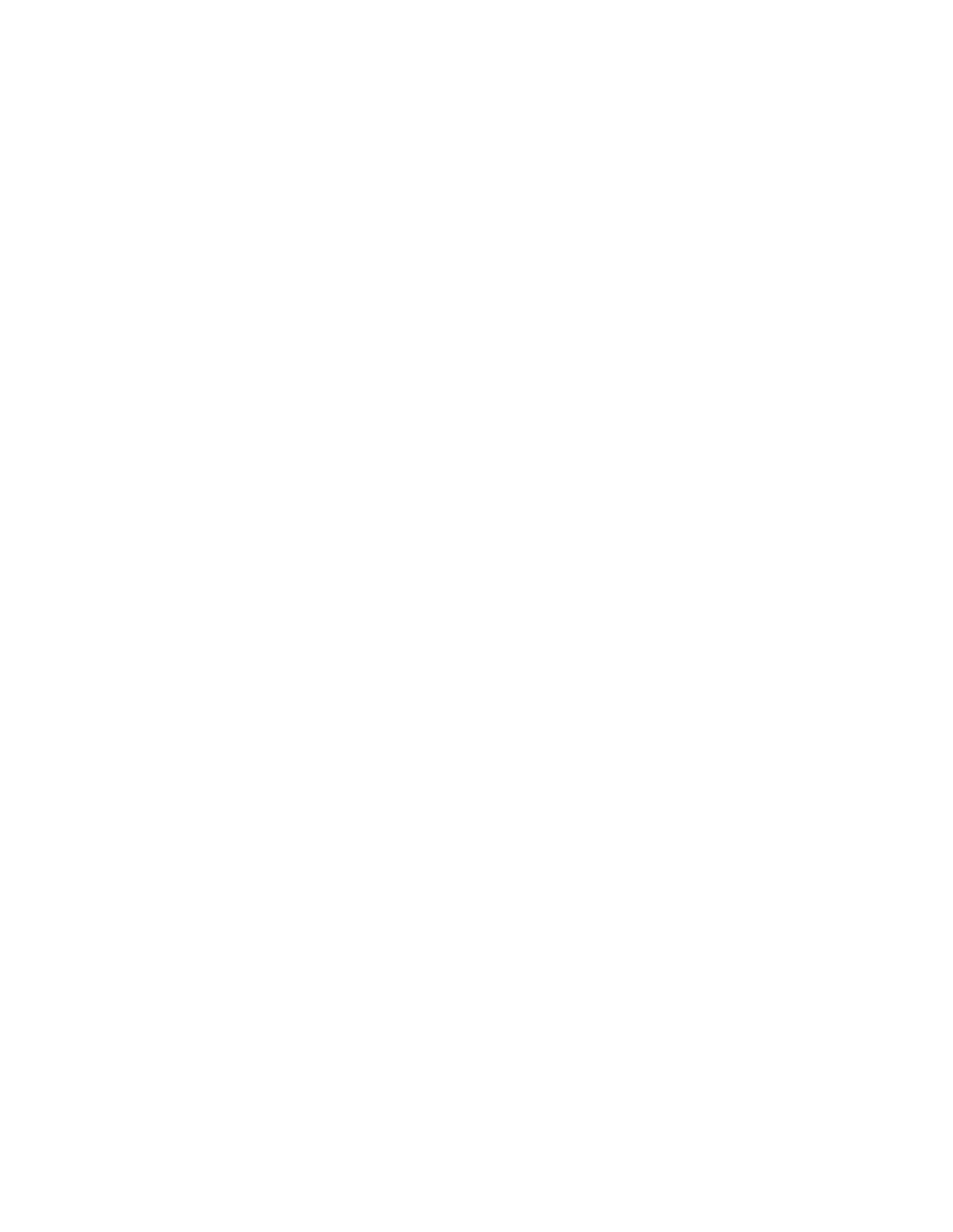# **Contents**

| Installing Linux Unified Host Utilities and optimizing I/O performance  8       |  |
|---------------------------------------------------------------------------------|--|
|                                                                                 |  |
|                                                                                 |  |
|                                                                                 |  |
|                                                                                 |  |
|                                                                                 |  |
|                                                                                 |  |
| Verifying that the iSCSI service is running on an existing SVM  12              |  |
|                                                                                 |  |
|                                                                                 |  |
|                                                                                 |  |
|                                                                                 |  |
|                                                                                 |  |
| Configuring logical volumes on multipath devices and creating a file system  19 |  |
|                                                                                 |  |
|                                                                                 |  |
|                                                                                 |  |
|                                                                                 |  |
| How to send comments about documentation and receive update                     |  |
|                                                                                 |  |
|                                                                                 |  |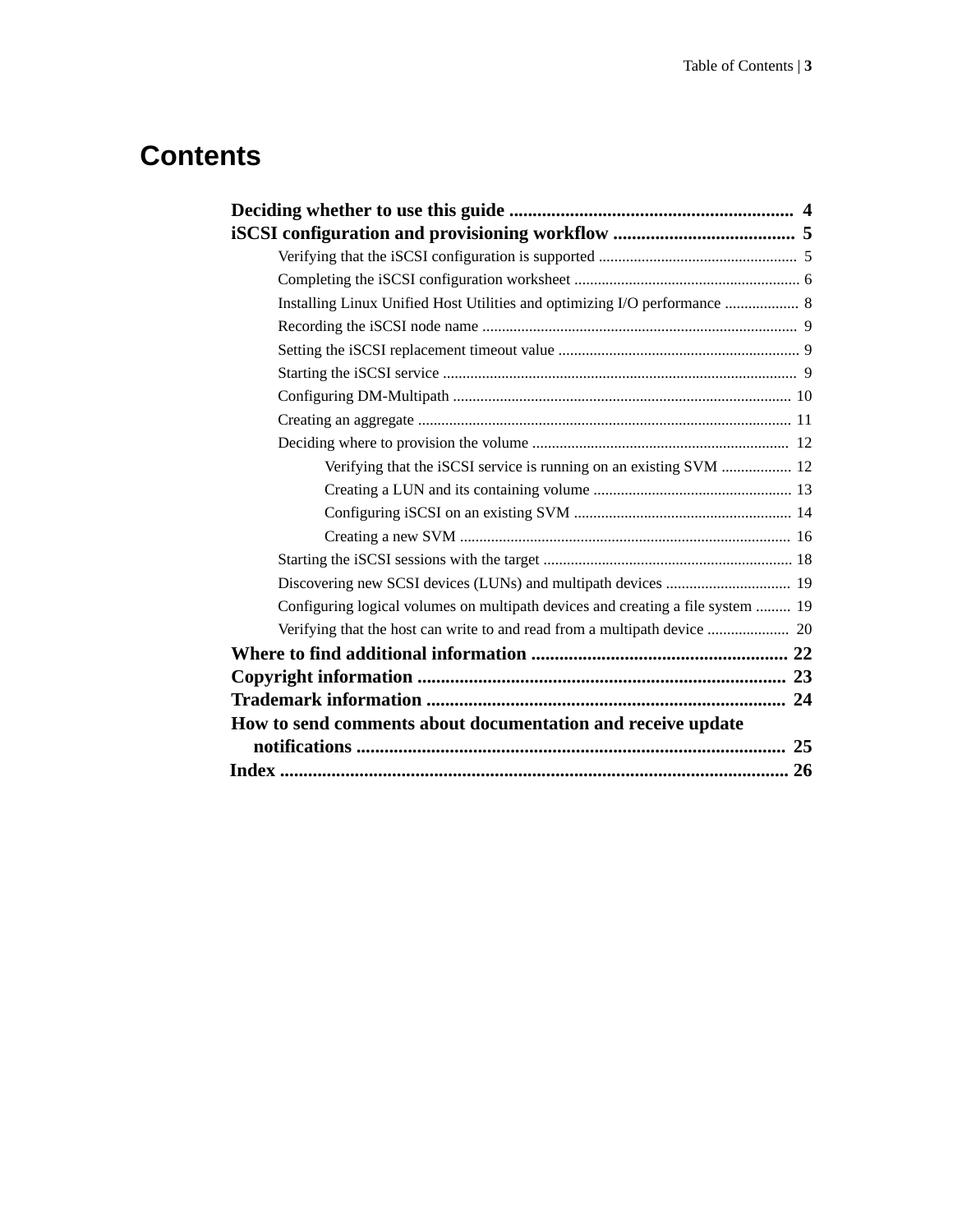# <span id="page-3-0"></span>**Deciding whether to use this guide**

This guide describes how to quickly set up the iSCSI service on a Storage Virtual Machine (SVM), provision a LUN, and make the LUN available using an iSCSI initiator on a Red Hat Enterprise Linux server.

This guide is based on the following assumptions:

- You want to use best practices, not explore every available option.
- You do not want to read a lot of conceptual background.
- You want to use OnCommand System Manager, not the Data ONTAP command-line interface or an automated scripting tool.
- You are using the iSCSI software initiator on a Red Hat Enterprise Linux host running a supported version of Red Hat Enterprise Linux Series 6.4 or higher.
- Your network uses IPv4 addressing.
- You want to assign addresses to logical interfaces using any of the following methods:
	- Automatically, from a subnet you define
	- Manually, using an address selected from an existing subnet
	- Manually, using an address that will be added to an existing subnet
- You are not configuring iSCSI SAN boot.

If these assumptions are not correct for your situation, you should see the following resources:

- [Clustered Data ONTAP 8.3 SAN Administration Guide](https://library.netapp.com/ecm/ecm_download_file/ECMP12458215)
- [Clustered Data ONTAP 8.3 SAN Configuration Guide](https://library.netapp.com/ecm/ecm_download_file/ECMP12458217)
- [Linux Unified Host Utilities 7.0 Installation Guide](https://library.netapp.com/ecm/ecm_download_file/ECMP1654941)
- [NetApp Documentation: OnCommand Workflow Automation \(current releases\)](http://mysupport.netapp.com/documentation/productlibrary/index.html?productID=61550) OnCommand Workflow Automation enables you to run prepackaged workflows that automate management tasks such as the workflows described in Express Guides.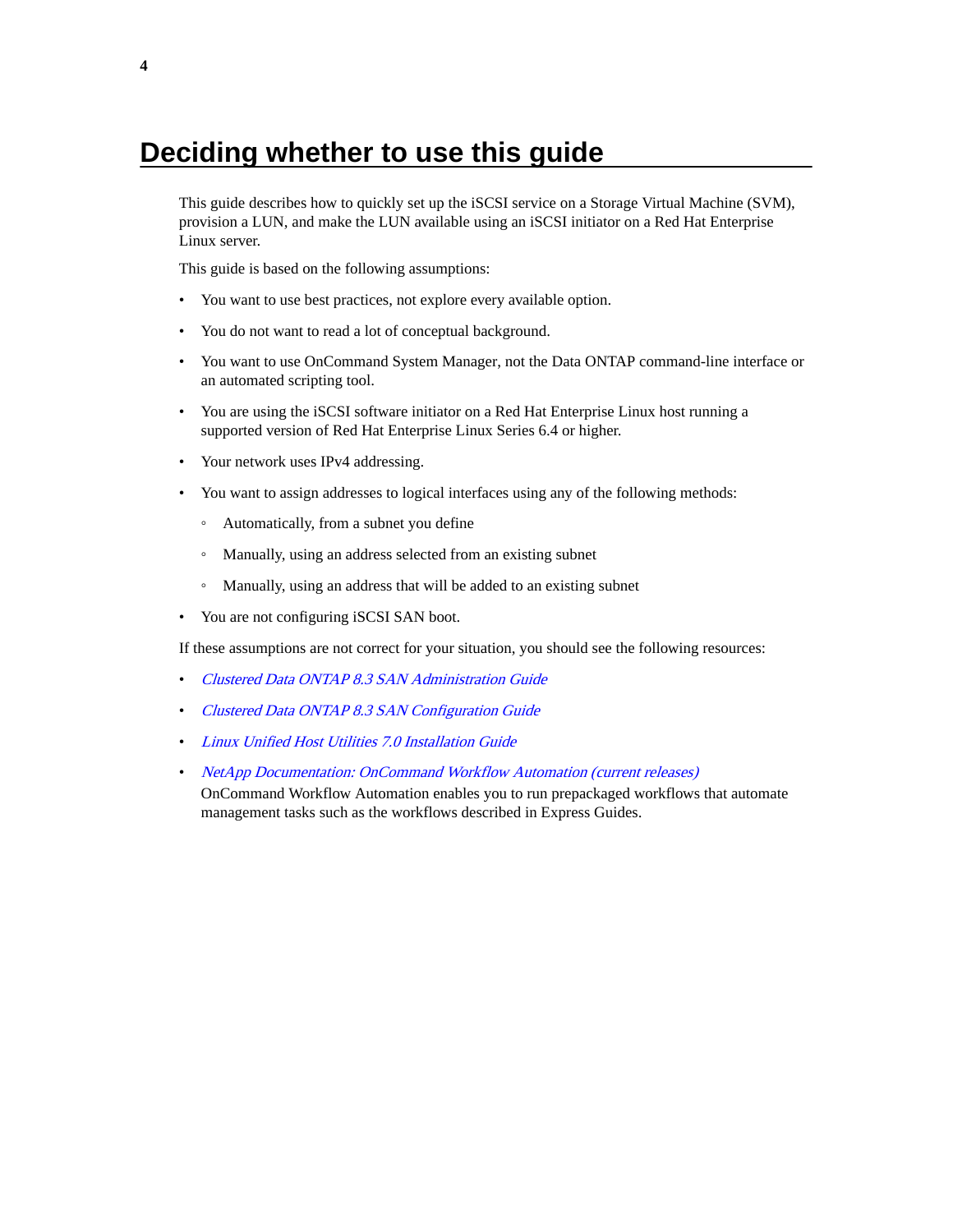# <span id="page-4-0"></span>**iSCSI configuration and provisioning workflow**

When you make storage available to a host using iSCSI, you provision a volume and LUN on the Storage Virtual Machine (SVM), and then connect to the LUN from the host.



# **Verifying that the iSCSI configuration is supported**

To ensure reliable operation, you must verify that the entire iSCSI configuration is supported. The Interoperability Matrix lists the supported configurations.

#### **Steps**

**1.** Go to the *[NetApp Interoperability Matrix Tool](http://mysupport.netapp.com/matrix)* to verify that you have a supported combination of the following components: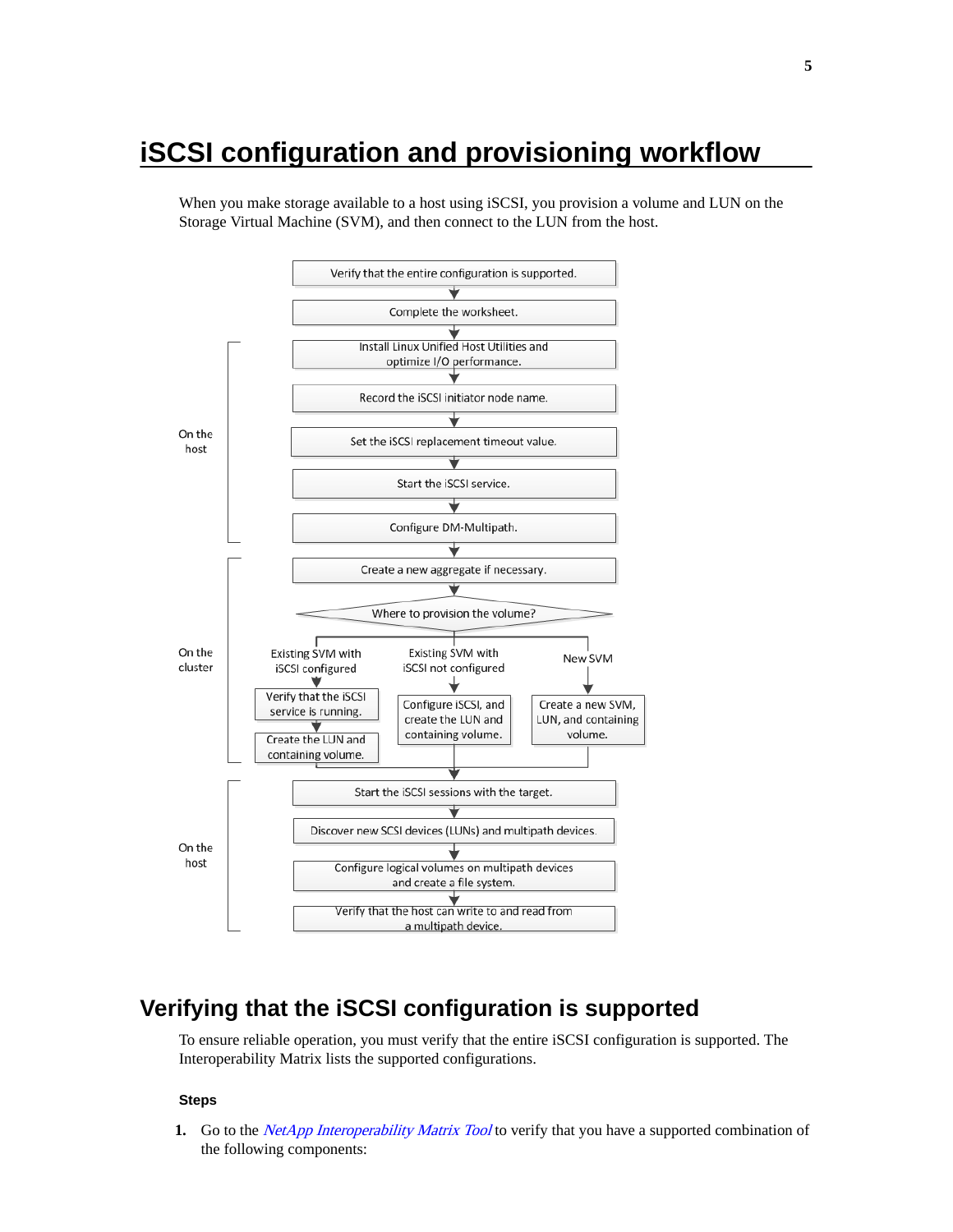- <span id="page-5-0"></span>• Data ONTAP software
- Host computer CPU architecture (for standard rack servers)
- Specific processor blade model (for blade servers)
- Storage protocol (iSCSI)
- Linux operating system version
- DM-Multipath package
- Linux Unified Host Utilities
- **2.** Click the configuration name for the selected configuration.

Details for that configuration are displayed in the Configuration Details window.

- **3.** Review the information in the following tabs:
	- Notes

Lists important alerts and information that are specific to your configuration. Review the alerts to identify the packages that are required for your operating system.

• Policies and Guidelines Provides general guidelines for all SAN configurations.

# **Completing the iSCSI configuration worksheet**

You require iSCSI identifiers, network addresses, and storage configuration information to perform iSCSI configuration tasks.

#### **iSCSI identifiers**

| Initiator (host) iSCSI node name (IQN) |  |
|----------------------------------------|--|
| Target alias (optional)                |  |

#### **Target network addresses**

The Storage Virtual Machine (SVM) is the iSCSI target.

You require a subnet with two IP addresses for iSCSI data LIFs for each node in the cluster. There should be two separate networks for high availability. The specific IP addresses are assigned by Data ONTAP when you create the LIFs as part of creating the SVM.

If possible, separate iSCSI traffic on separate physical networks or on VLANs.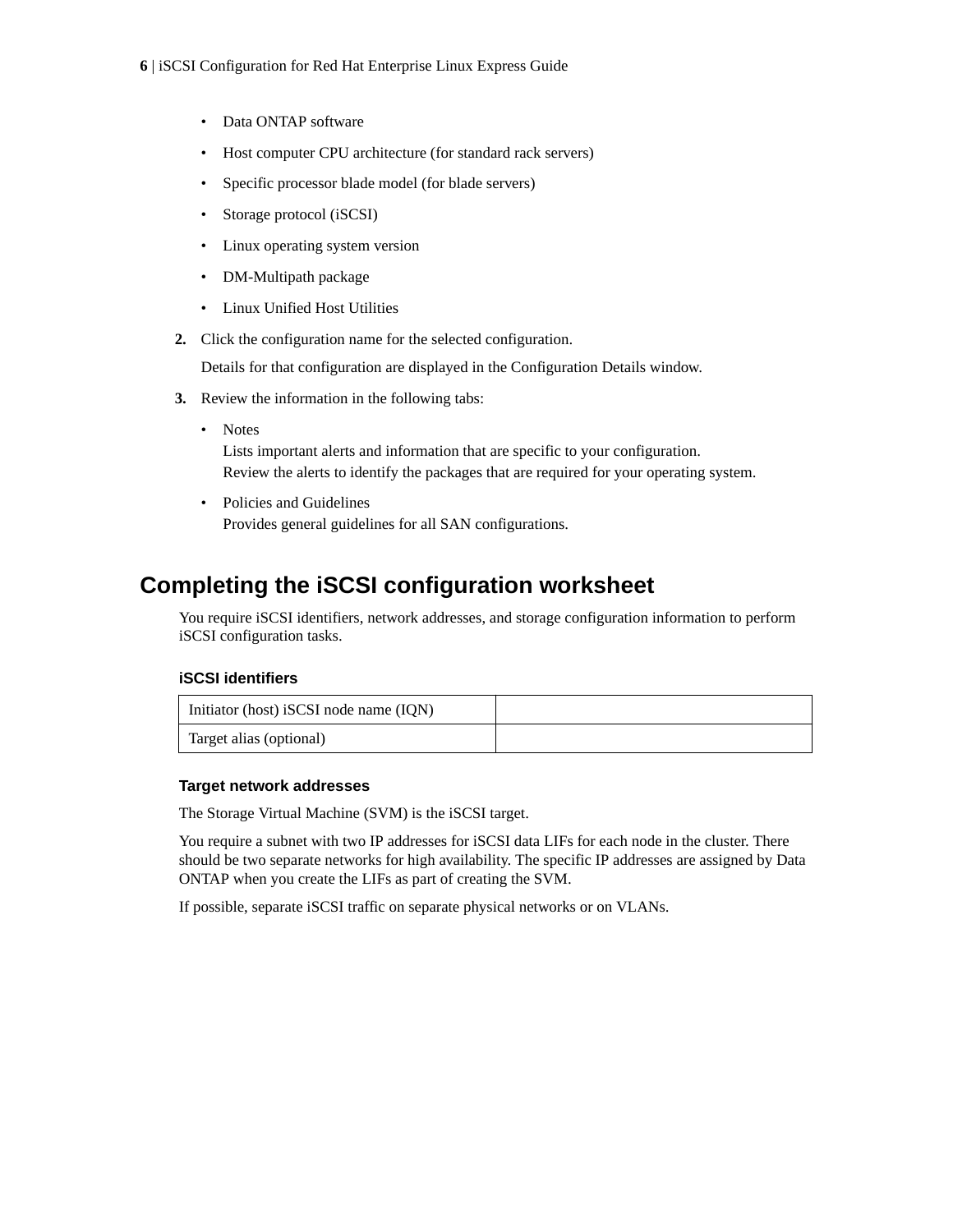

#### Subnet for LIFs:

| Node or LIF<br>with port to<br>switch | IP address | <b>Network mask</b> | Gateway | <b>VLAN ID</b> | Home<br>port |
|---------------------------------------|------------|---------------------|---------|----------------|--------------|
| Node 1 / LIF to<br>switch 1           |            |                     |         |                |              |
| Node 2 / LIF to<br>switch 1           |            |                     |         |                |              |
| Node $3 /$ LIF to<br>switch 1         |            |                     |         |                |              |
| Node 4 / LIF to<br>switch 1           |            |                     |         |                |              |
| Node 1 / LIF to<br>switch 2           |            |                     |         |                |              |
| Node 2 / LIF to<br>switch 2           |            |                     |         |                |              |
| Node 3 / LIF to<br>switch 2           |            |                     |         |                |              |
| Node 4 / LIF to<br>switch 2           |            |                     |         |                |              |

## **Storage configuration**

If the aggregate and SVM are already created, record their names here; otherwise, you can create them as required:

| Node to own LUN |  |
|-----------------|--|
| Aggregate name  |  |
| SVM name        |  |

#### **LUN information**

| LUN size            |  |
|---------------------|--|
| LUN name (optional) |  |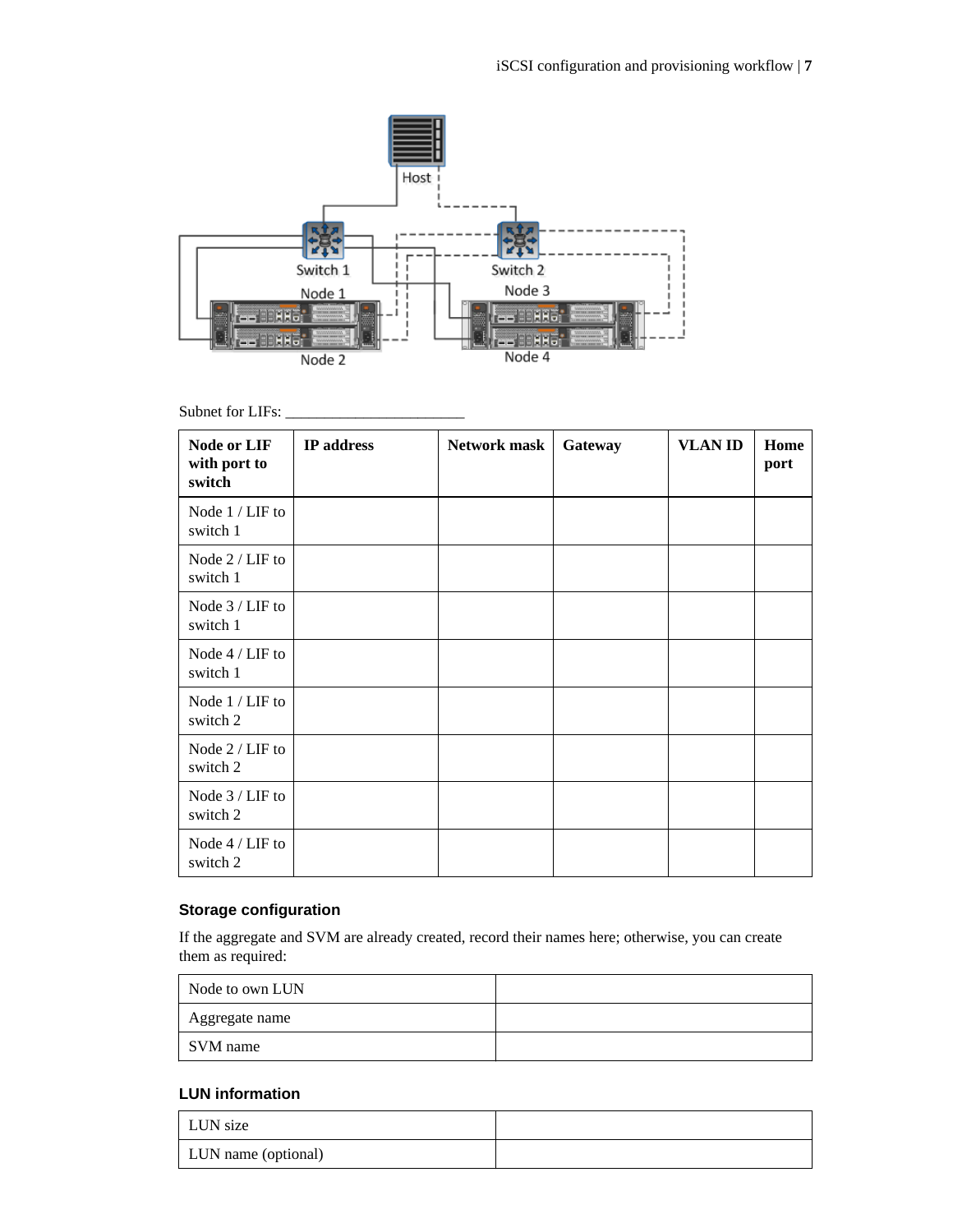<span id="page-7-0"></span>

| $\perp$ LHN description (optional<br>201 |  |
|------------------------------------------|--|

#### **SVM information**

If you are not using an existing SVM, you require the following information to create a new one:

| SVM name                      |               |
|-------------------------------|---------------|
| <b>SVM IPspace</b>            |               |
| Aggregate for SVM root volume |               |
| SVM user name (optional)      |               |
| SVM password (optional)       |               |
| SVM management LIF (optional) | Subnet:       |
|                               | IP address:   |
|                               | Network mask: |
|                               | Gateway:      |
|                               | Home node:    |
|                               | Home port:    |

# **Installing Linux Unified Host Utilities and optimizing I/O performance**

Linux Unified Host Utilities software includes the sanlun utility, a NetApp LUN reporting tool that you can use to display information about storage cluster nodes. You must also enable the correct server profile on the Linux host to optimize NetApp storage performance.

#### **Before you begin**

You must have identified the supported Linux Unified Host Utilities version for your configuration by using the Interoperability Matrix. You must also have the tuned package, which is part of your Linux OS distribution and contains the tuned-adm command, which you use to set the server profile on the host.

#### **Steps**

**1.** Download the supported Linux Unified Host Utilities version from the NetApp Support Site.

[NetApp Downloads: Software](http://mysupport.netapp.com/NOW/cgi-bin/software)

- **2.** Install Linux Unified Host Utilities software by following the instructions in the installation documentation.
- **3.** If the tuned package is not installed, enter the following command:

**yum install tuned**

**4.** For a physical host, ensure that you have set the enterprise-storage profile:

**tuned-adm profile enterprise-storage**

**5.** For a virtual host, ensure that you have set the virtual-guest profile:

**tuned-adm profile virtual-guest**

[Linux Unified Host Utilities 7.0 Installation Guide](https://library.netapp.com/ecm/ecm_download_file/ECMP1654941)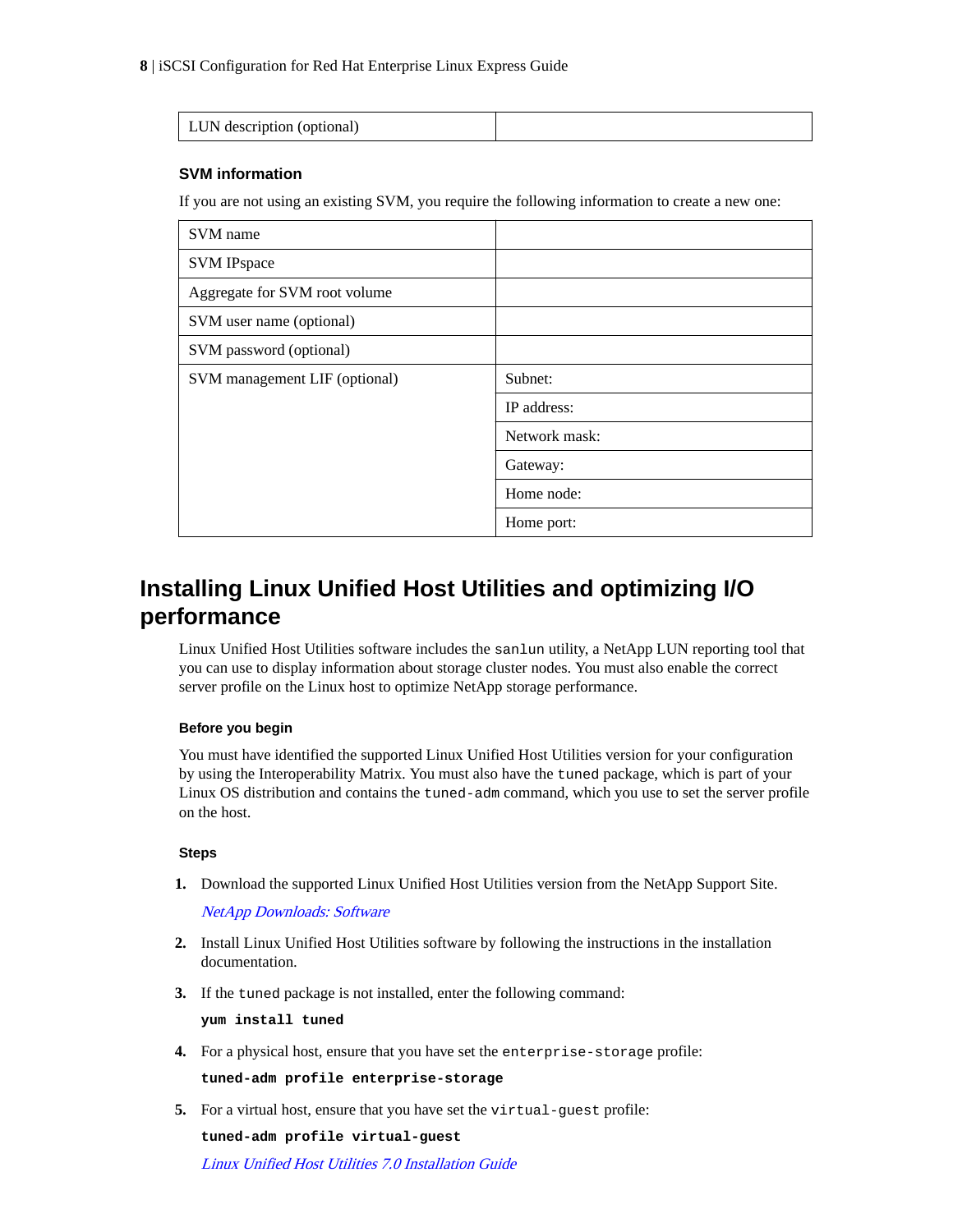## <span id="page-8-0"></span>**Recording the iSCSI node name**

You must record the iSCSI initiator node name on the Linux host so that you have it when you configure the storage system.

#### **Steps**

- **1.** Use a text editor to open the /etc/iscsi/initiatorname.iscsi file containing the node names.
- **2.** Write down the node name or copy it to a text file.

#### **Example**

The iSCSI initiator node name looks something like this:

```
iqn.1994-05.com.redhat:127
```
## **Setting the iSCSI replacement timeout value**

To support multipathing, you must modify the replacement timeout value in the iSCSI configuration file.

#### **Step**

**1.** Change the replacement timeout value in the /etc/iscsi/iscsid.conf file from the default of 120 to 5.

#### **Example**

The replacement timeout value looks like the following in iscsid.conf:

```
node.session.timeo.replacement_timeout = 5
```
# **Starting the iSCSI service**

After you change the timeout value in the iSCSI configuration file, you must start the iSCSI service so that the host can discover the targets and access LUNs.

#### **Steps**

- **1.** Start the iSCSI service.
	- a. If it's the first time you are starting the iSCSI service on the Linux host, enter:

```
service iscsid force-start
```
**Note:** You must run the force-start command the first time you start the iSCSI service. Running /etc/init.d/iscsi start without previously running the force-start command could result in an error message.

b. If you have previously started the iSCSI service on the Linux host, but iSCSI is not configured to start automatically at system boot, you must manually restart the service:

```
/etc/init.d/iscsi start
```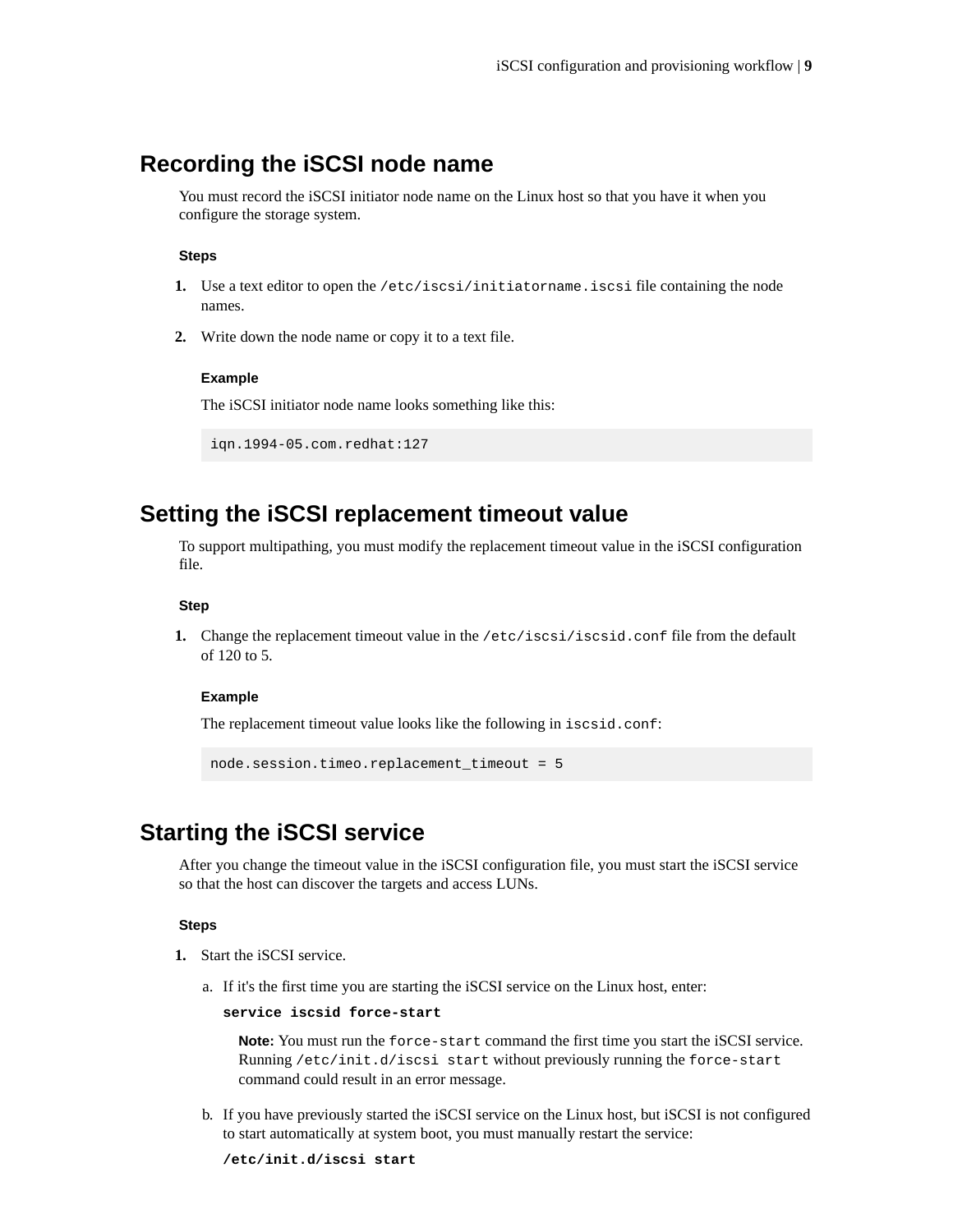<span id="page-9-0"></span>**2.** To ensure that the iSCSI service always starts during system boot, run the following chkconfig commands separately (press Enter after each):

**chkconfig iscsi on**

**chkconfig iscsid on**

# **Configuring DM-Multipath**

DM-Multipath manages multiple paths between the Linux host and the storage cluster. Configuring DM-Multipath on a LUN, which appears to the Linux host as a SCSI device, ensures that your Linux host can access its LUN on the storage cluster if a path or component fails.

#### **Before you begin**

You must have identified the required version of DM-Multipath from the *[NetApp Interoperability](http://mysupport.netapp.com/matrix)* [Matrix Tool](http://mysupport.netapp.com/matrix).

#### **Steps**

- **1.** Edit the /etc/multipath.conf file as follows:
	- a. Determine if there are non-NetApp SCSI devices to exclude (blacklist).

These are devices that are not displayed when you enter the sanlun lun show command.

• If there are non-NetApp SCSI devices to exclude, enter the WWID for the devices in the blacklist section of the multipath.conf file.

To display the WWID of a non-NetApp SCSI device, enter the following command on the device that you want to exclude, where <SCSI\_device\_name> is a device that you specify:

```
/lib/udev/scsi_id -gud /dev/<SCSI_device_name>
```
For example, if /dev/sda is the non-NetApp SCSI device that you want to exclude, you would type:

**/lib/udev/scsi\_id -gud /dev/sda**

This displays the WWID of the device, which you can copy and paste in the multipath.conf file.

#### **Example**

In the following example showing the blacklist section of the multipath.conf file, the non-NetApp SCSI device with WWID 3600508e000000000753250f933cc4606 is excluded:

```
blacklist {
            wwid 3600508e000000000753250f933cc4606
            devnode "^(ram|raw|loop|fd|md|dm-|sr|scd|st)[0-9]*"
            devnode "^hd[a-z]"
            devnode "^cciss.*"
}
```
- If there are no devices to exclude, remove the *wwid* line altogether from the multipath.conf file.
- b. Enable NetApp recommended DM-Multipath settings by appending the following string to the end of the kernel line in the boot loader:

```
rdloaddriver=scsi_dh_alua
```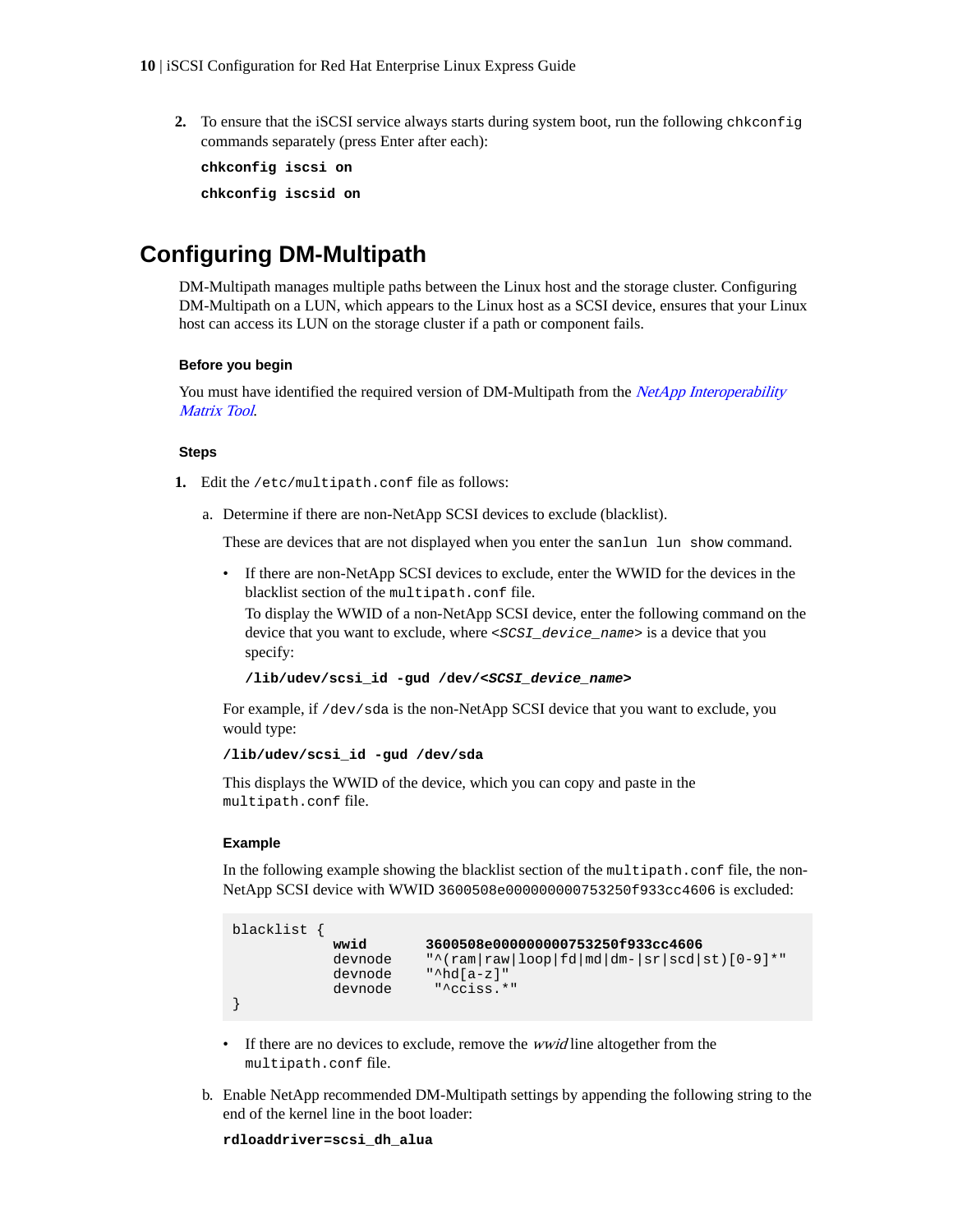<span id="page-10-0"></span>**2.** Start the DM-Multipath daemon:

**/etc/init.d/multipathd start**

**3.** To ensure that the multipath daemon always starts during system boot, add the multipath service to the boot sequence:

**chkconfig multipathd on**

- **4.** Reboot the Linux host.
- **5.** Verify that the rdloaddriver setting appears in the output when you run cat /proc/ cmdline.

#### **Example**

The rdloaddriver setting appears as one of several boot options that are passed to the kernel:

```
# cat /proc/cmdline
ro root=/dev/mapper/vg_ibmx3650210104-lv_root rd_NO_LUKS 
LANG=en_US.UTF-8 rd_NO_MD rd_LVM_LV=vg_ibmx3650210104/lv_root 
SYSFONT=latarcyrheb-sun16 rd_LVM_LV=vg_ibmx3650210104/lv_swap 
crashkernel=129M@0M KEYBOARDTYPE=pc KEYTABLE=us rd_NO_DM rhgb quiet 
rdloaddriver=scsi_dh_alua
```
# **Creating an aggregate**

If you do not want to use an existing aggregate, you can create a new aggregate to provide physical storage to the volume you are provisioning.

#### **Steps**

- **1.** Enter the URL **https://IP-address-of-cluster-management-LIF** in a web browser and log in to System Manager using your cluster administrator credential.
- **2.** In the navigation pane, expand the **Cluster** hierarchy and click **Storage > Aggregates**.
- **3.** Click **Create**.
- **4.** Follow the instructions on the screen to create the aggregate using the default RAID-DP configuration, and then click **Create**.

| <b>Create Aggregate</b>    |                                                                              |               |
|----------------------------|------------------------------------------------------------------------------|---------------|
|                            | To create an aggregate, select a disk type then specify the number of disks. |               |
| Name:                      | aggr2                                                                        |               |
| Disk Type:                 | SAS                                                                          | <b>Browse</b> |
| Number of Disks:           | Max: 8 (excluding 1 hot spare), min: 5 for RAID-DP<br>8                      |               |
| <b>RAID Configuration:</b> | RAID-DP: RAID group size of 16 disks                                         | Change        |
| New Usable Capacity:       | 4.968 TB (Estimated)                                                         |               |

#### **Result**

The aggregate is created with the specified configuration and added to the list of aggregates in the Aggregates window.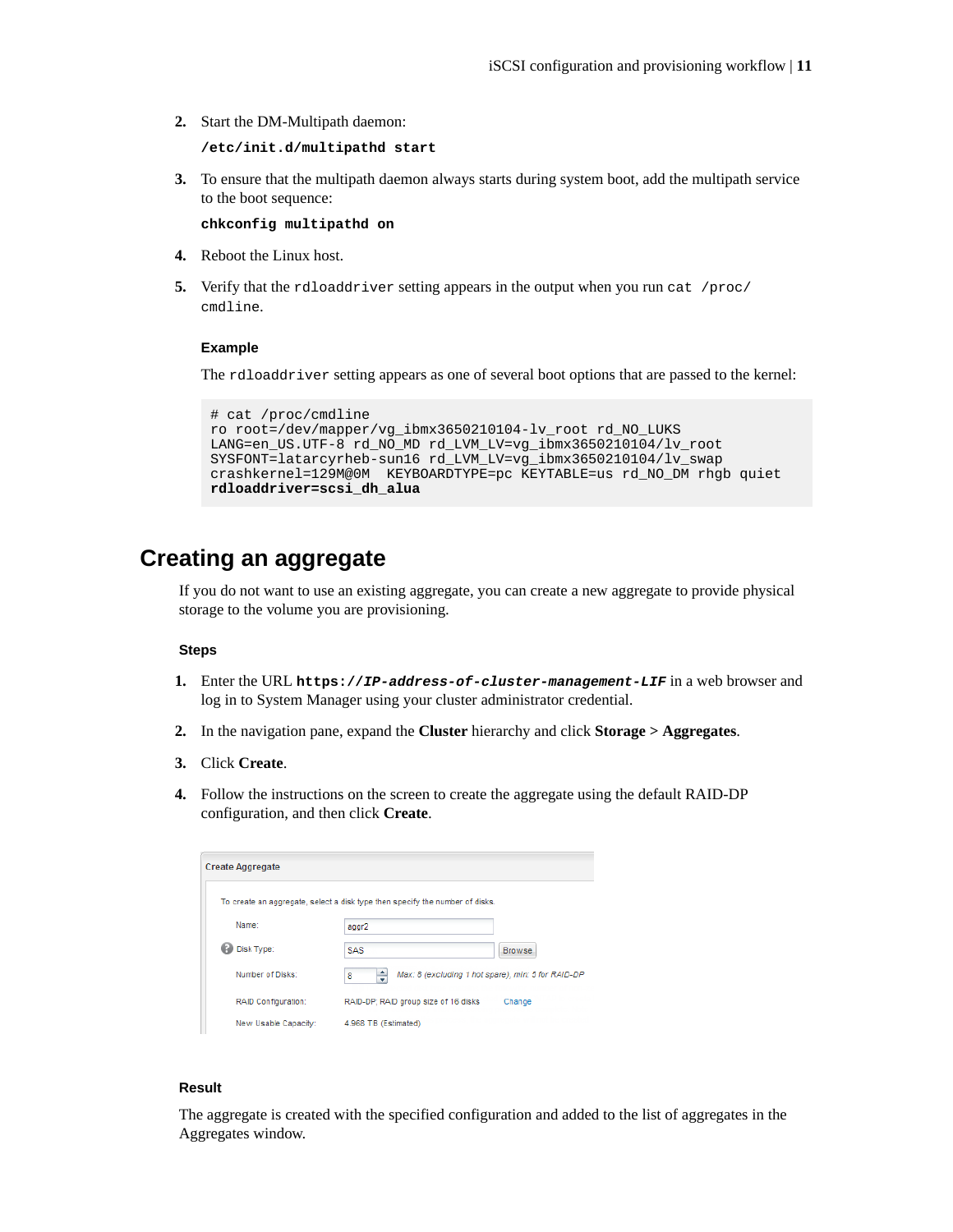# <span id="page-11-0"></span>**Deciding where to provision the volume**

Before you provision a volume to contain your LUNs, you need to decide whether to add the volume to an existing Storage Virtual Machine (SVM) or to create a new SVM for the volume. You might also need to configure iSCSI on an existing SVM.

#### **About this task**

If an existing SVM is already configured with the needed protocols and has LIFs that can be accessed from the host, it is easier to use the existing SVM.

You can create a new SVM to separate data or administration from other users of the storage cluster. There is no advantage to using separate SVMs just to separate different protocols.

#### **Choices**

- If you want to provision volumes on an existing SVM that is already configured for iSCSI, see Verifying that the iSCSI service is running on an existing SVM on page 12.
- If you want to provision volumes on an existing SVM that has iSCSI enabled but not configured, see *[Configuring iSCSI on an existing SVM](#page-13-0)* on page 14.

This is the case when you followed another Express Guide to create the SVM while configuring a different protocol.

• If you want to provision volumes on a new SVM, see *[Creating a new SVM](#page-15-0)* on page 16.

### **Verifying that the iSCSI service is running on an existing SVM**

If you choose to use an existing Storage Virtual Machine (SVM), you must verify that the iSCSI service is running on the SVM.

#### **Before you begin**

You must have selected an existing SVM on which you plan to create a new LUN.

#### **Steps**

- **1.** From the OnCommand System Manager home page, double-click the appropriate storage system.
- **2.** Expand the **Storage Virtual Machines** hierarchy in the left navigation pane.
- **3.** In the navigation pane, select the SVM and click **Configuration > Protocols > iSCSI**.
- **4.** Verify that the iSCSI service is running.

| <b>Cluster</b>                                                                                                                                    |   | <b>iSCSI</b>                                                                          |                                    |                                                                 |   |            |
|---------------------------------------------------------------------------------------------------------------------------------------------------|---|---------------------------------------------------------------------------------------|------------------------------------|-----------------------------------------------------------------|---|------------|
| Storage Virtual Machines<br>$\triangleq$ $\frac{m}{n+1}$ cluster-2<br>4 22 ISCSI 1<br>▷ 圖 Storage                                                 | Θ | <b>Initiator Security</b><br><b>Service</b><br>Edit Start Stop   & Refresh            |                                    |                                                                 |   |            |
| $\triangleright$ $\begin{bmatrix} \frac{ \mathbf{Q} }{ \mathbf{Q} } \end{bmatrix}$ Policies<br>⊿ Configuration<br>4 T Protocols<br><b>Q</b> iscsi |   | <b>iSCSI Service:</b><br><b>iSCSI Target Node Name:</b><br><b>iSCSI Target Alias:</b> | SCSI service is running<br>iSCSI_1 | ign.1992-08.com.netapp:sn.7a92a422fae711e384f7005056976047:vs.4 |   |            |
| $\triangleright$ $\blacksquare$ Security<br>▷ <sup>图</sup> Services                                                                               |   | <b>iSCSI Interfaces</b><br>Enable Disable                                             |                                    |                                                                 |   |            |
|                                                                                                                                                   |   | Network Interface                                                                     |                                    | T Target Portal Group                                           | T | IP Address |
|                                                                                                                                                   |   | iscsi lif 1                                                                           |                                    | 1028                                                            |   | 10.53.33.4 |
|                                                                                                                                                   |   | iscsi_lif_2                                                                           |                                    | 1029                                                            |   | 10.53.33.5 |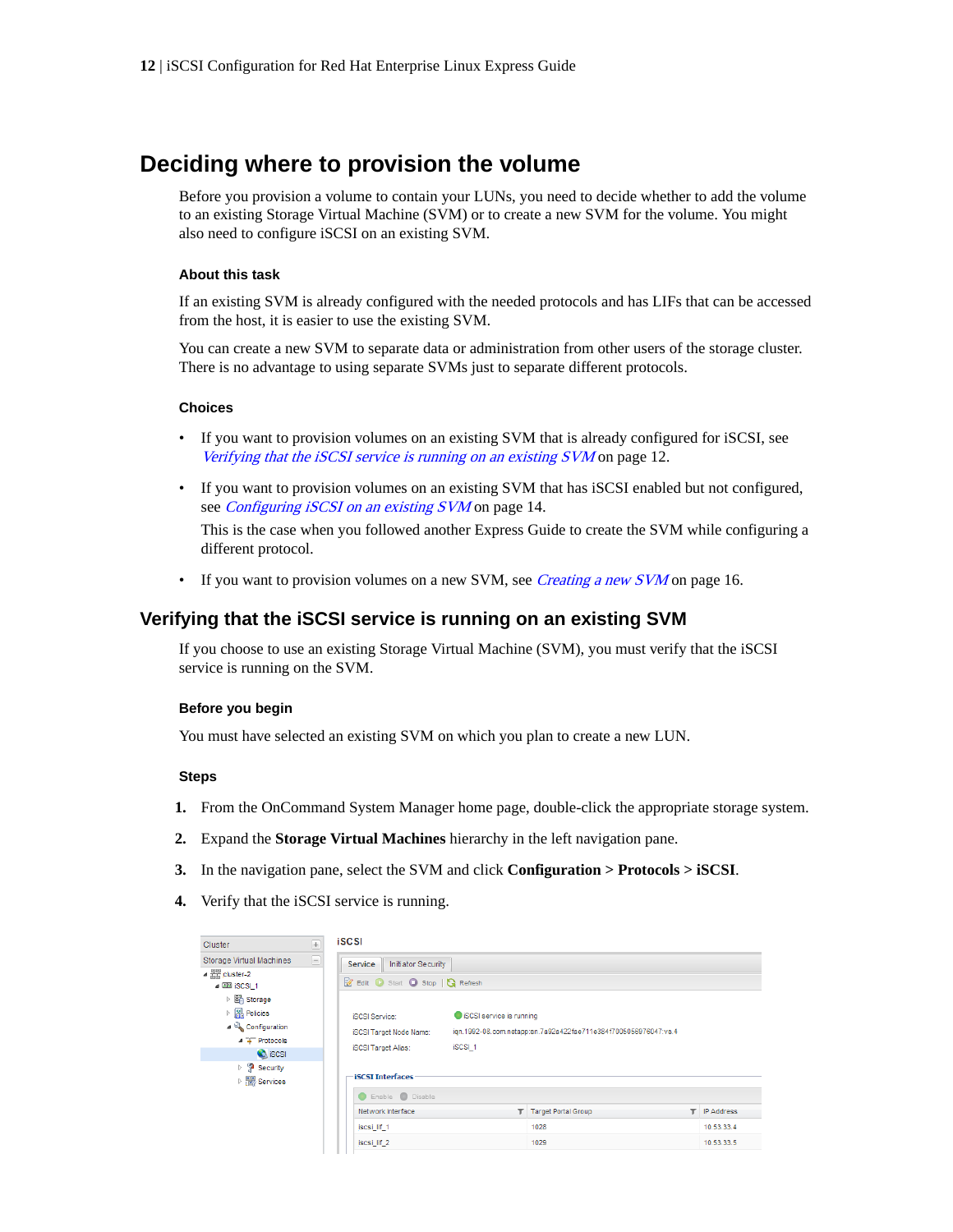<span id="page-12-0"></span>**5.** Record the iSCSI interfaces listed for the SVM.

#### **After you finish**

If the iSCSI service is not running, start the iSCSI service or create a new SVM.

If there are fewer than two iSCSI interfaces per node, update the iSCSI configuration on the SVM or create a new SVM for iSCSI.

#### **Creating a LUN and its containing volume**

You use the Create LUN wizard to create a LUN and the FlexVol volume that contains the LUN. The wizard also creates the igroup and maps the LUN to the igroup, which enables the specified host to access the LUN.

#### **Before you begin**

- There must be an aggregate with enough free space to contain the LUN.
- There must be a Storage Virtual Machine (SVM) with the iSCSI protocol enabled and the appropriate LIFs created.
- You must have recorded the iSCSI initiator node name of the host.

Starting with clustered Data ONTAP 8.3, LUNs are mapped to a subset of the initiators in the igroup to limit the number of paths from the host to the LUN.

- By default, Data ONTAP 8.3 uses Selective LUN Map to make the LUN accessible only through paths on the node owning the LUN and its HA partner.
- You still must configure all of the iSCSI LIFs on every node for LUN mobility in case the LUN is moved to another node in the cluster.
- When moving a volume or a LUN, you must modify the Selective LUN Map reporting-nodes list before moving.

#### **About this task**

If your organization has a naming convention, you should use names for the LUN, volume, and so on that fit your convention. Otherwise, you should accept the default names.

#### **Steps**

- **1.** From the OnCommand System Manager home page, double-click the appropriate storage system.
- **2.** Expand the **Storage Virtual Machines** hierarchy in the left navigation pane.
- **3.** In the navigation pane, select the SVM, and then click **Storage > LUNs**.
- **4.** In the **LUN Management** tab, click **Create**, and then type or select information as prompted by the wizard.
- **5.** On the **General Properties** page, select the LUN type **Linux** for LUNs used directly by the Linux host.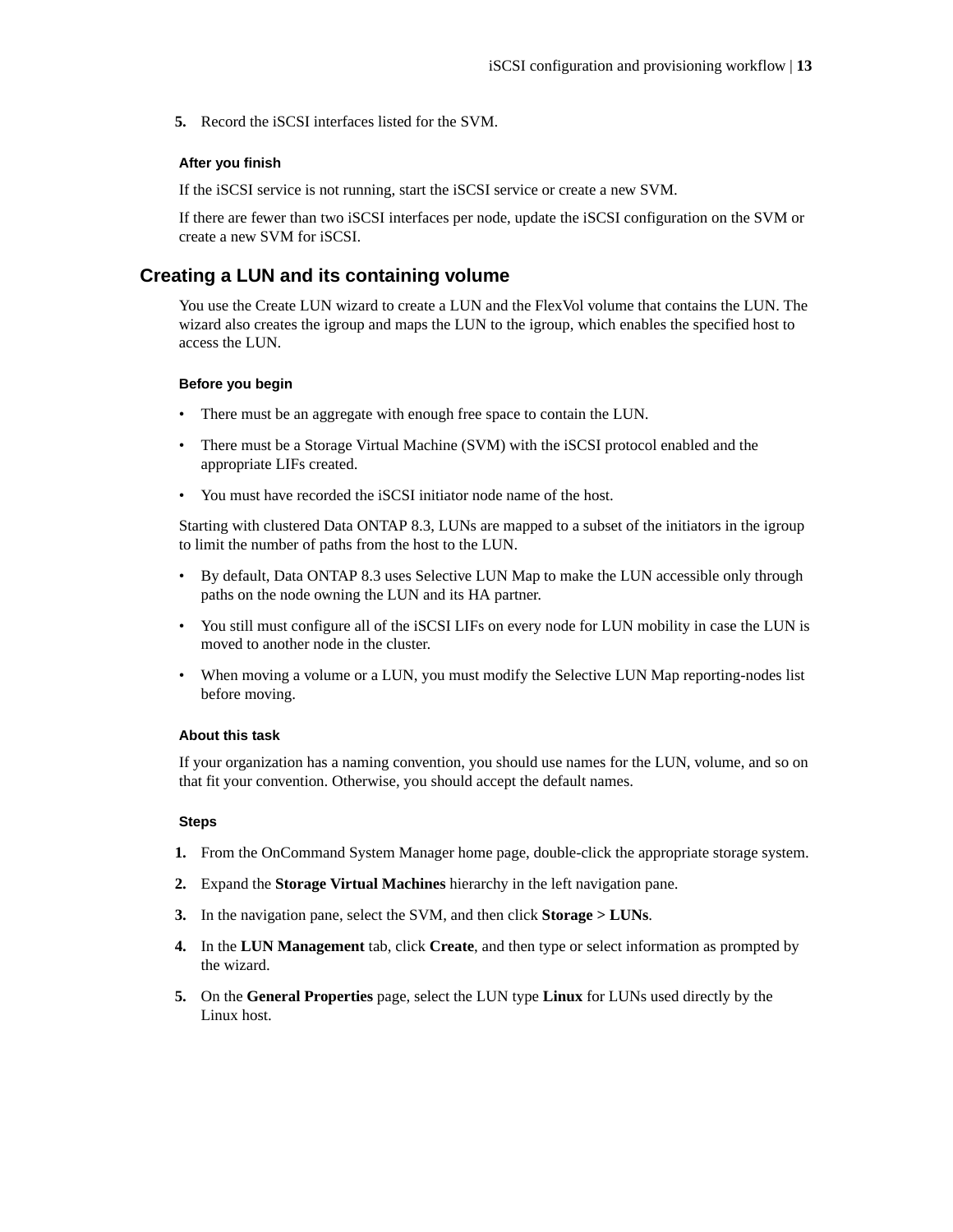#### <span id="page-13-0"></span>**14** | iSCSI Configuration for Red Hat Enterprise Linux Express Guide

Leave the **Thin Provisioned** check box unselected.

| Type: | Linux |    |  |
|-------|-------|----|--|
|       |       |    |  |
| Size: | 750   | GB |  |

**6.** On the **LUN Container** page, create a new FlexVol volume.

| <b>Create LUN Wizard</b>                                                                                                                                                                         |                         |        |
|--------------------------------------------------------------------------------------------------------------------------------------------------------------------------------------------------|-------------------------|--------|
| <b>LUN Container</b><br>You can let the wizard create a volume or you can choose an existing                                                                                                     |                         |        |
| The wizard automatically chooses the aggregate with most free space for crea<br>LUN. But you can choose a different aggregate of your choice. You can also s<br>volume/gtree to create your LUN. |                         |        |
| Create a new flexible volume in                                                                                                                                                                  |                         |        |
| Aggregate Name:                                                                                                                                                                                  | aggr2                   | Choose |
| Volume Name:                                                                                                                                                                                     | lun 16072013 091745 vol |        |

- **7.** On the **Initiators Mapping** page, click **Add Initiator Group**, enter the required information on the **General** tab, and then on the **Initiators** tab, enter the iSCSI initiator node name of the host that you recorded.
- **8.** Confirm the details, and then click **Finish** to complete the wizard.

#### **Related information**

[Clustered Data ONTAP 8.3 System Administration Guide](https://library.netapp.com/ecm/ecm_download_file/ECMP12458569)

#### **Configuring iSCSI on an existing SVM**

You can configure iSCSI on an existing Storage Virtual Machine (SVM) and create a LUN and its containing volume with a single wizard. The iSCSI protocol must already be enabled but not configured on the SVM. This information is intended for SVMs for which you are configuring multiple protocols, but have not yet configured iSCSI.

#### **Before you begin**

You must have enough network addresses available to create two LIFs for each node.

#### **About this task**

Starting with clustered Data ONTAP 8.3, LUNs are mapped to a subset of the initiators in the igroup to limit the number of paths from the host to the LUN.

• By default, Data ONTAP 8.3 uses Selective LUN Map to make the LUN accessible only through paths on the node owning the LUN and its HA partner.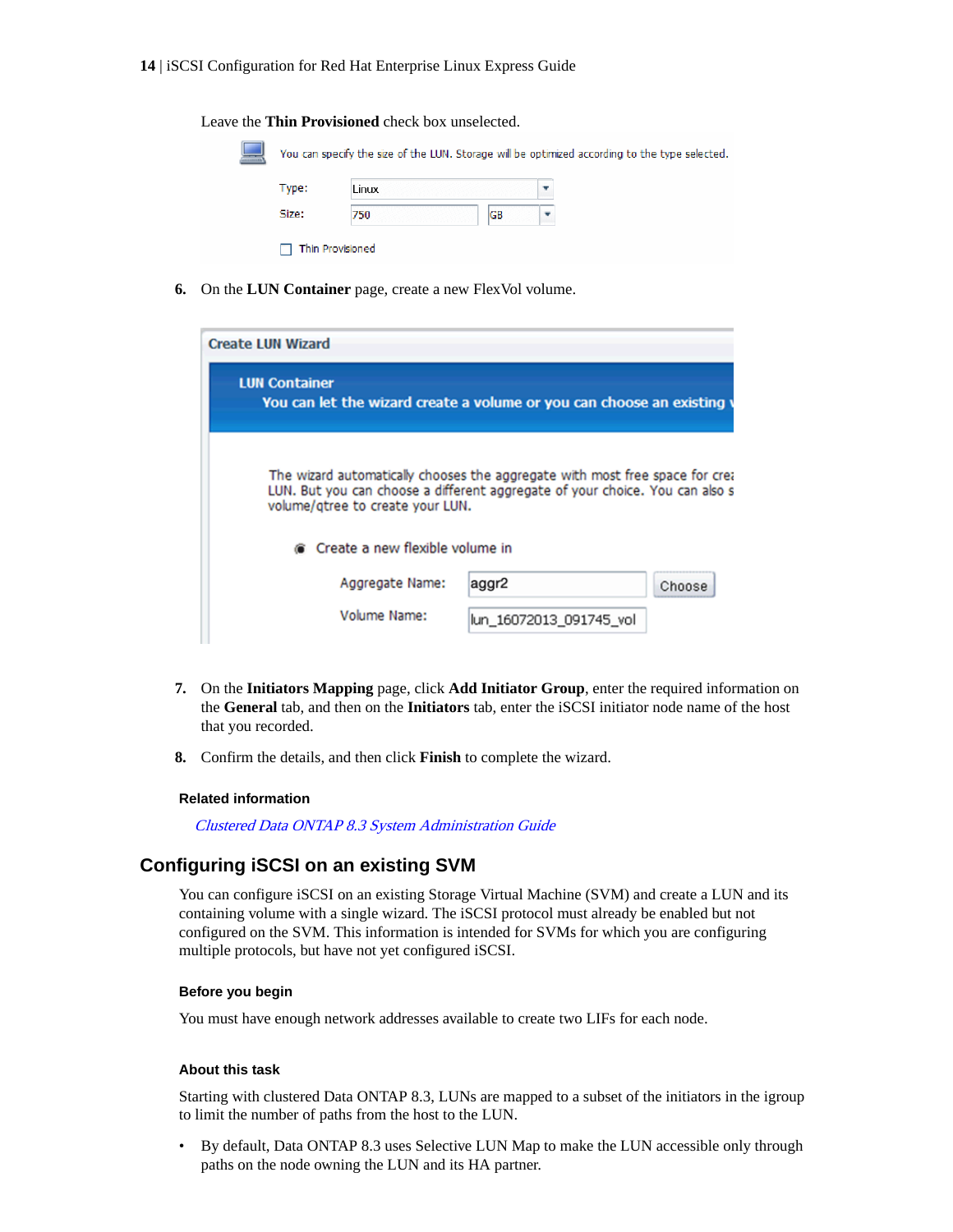- You still must configure all of the iSCSI LIFs on every node for LUN mobility in case the LUN is moved to another node in the cluster.
- When moving a volume or a LUN, you must modify the Selective LUN Map reporting-nodes list before moving.

#### **Steps**

- **1.** In the navigation pane, expand the **Storage Virtual Machines** hierarchy and select the SVM.
- **2.** In the SVM **Details** pane, verify that **iSCSI** is displayed with a gray background, which indicates that the protocol is enabled but not fully configured.

If **iSCSI** is displayed with a green background, the SVM is already configured.

| Cluster                              | $\pm$                    | SVM <sub>1</sub>                                            |
|--------------------------------------|--------------------------|-------------------------------------------------------------|
| Storage Virtual Machines             | $\overline{\phantom{0}}$ |                                                             |
| $\triangleq \frac{m}{n+1}$ cluster-1 |                          | FC/FCoE<br>NFS<br><b>CIFS</b><br><b>iSCSI</b><br>Protocols: |
| $\triangleright$ EE SVM 1            |                          |                                                             |
|                                      |                          | <b>Quick Links:</b>                                         |
|                                      |                          |                                                             |
|                                      |                          | <b>P</b> Create Volume                                      |
|                                      |                          | Create Share                                                |
|                                      |                          | <b>Create LUN</b>                                           |
|                                      |                          | 88 Windows Users and Groups                                 |

**3.** Click the **iSCSI** protocol link with the gray background.

The Configure iSCSI Protocol window is displayed.

- **4.** Configure the iSCSI service and LIFs from the **Configure iSCSI protocol** page:
	- a. Optional: Enter a target alias name.
	- b. Enter **2** in the **LIFs per node** field.

Two LIFs are required for each node, to ensure availability and data mobility.

- c. Select the subnet for the LIFs.
- d. In the **Provision a LUN for iSCSI storage** area, enter the desired LUN size, host type, and iSCSI initiator name of the host.
- e. Click **Submit & Close**.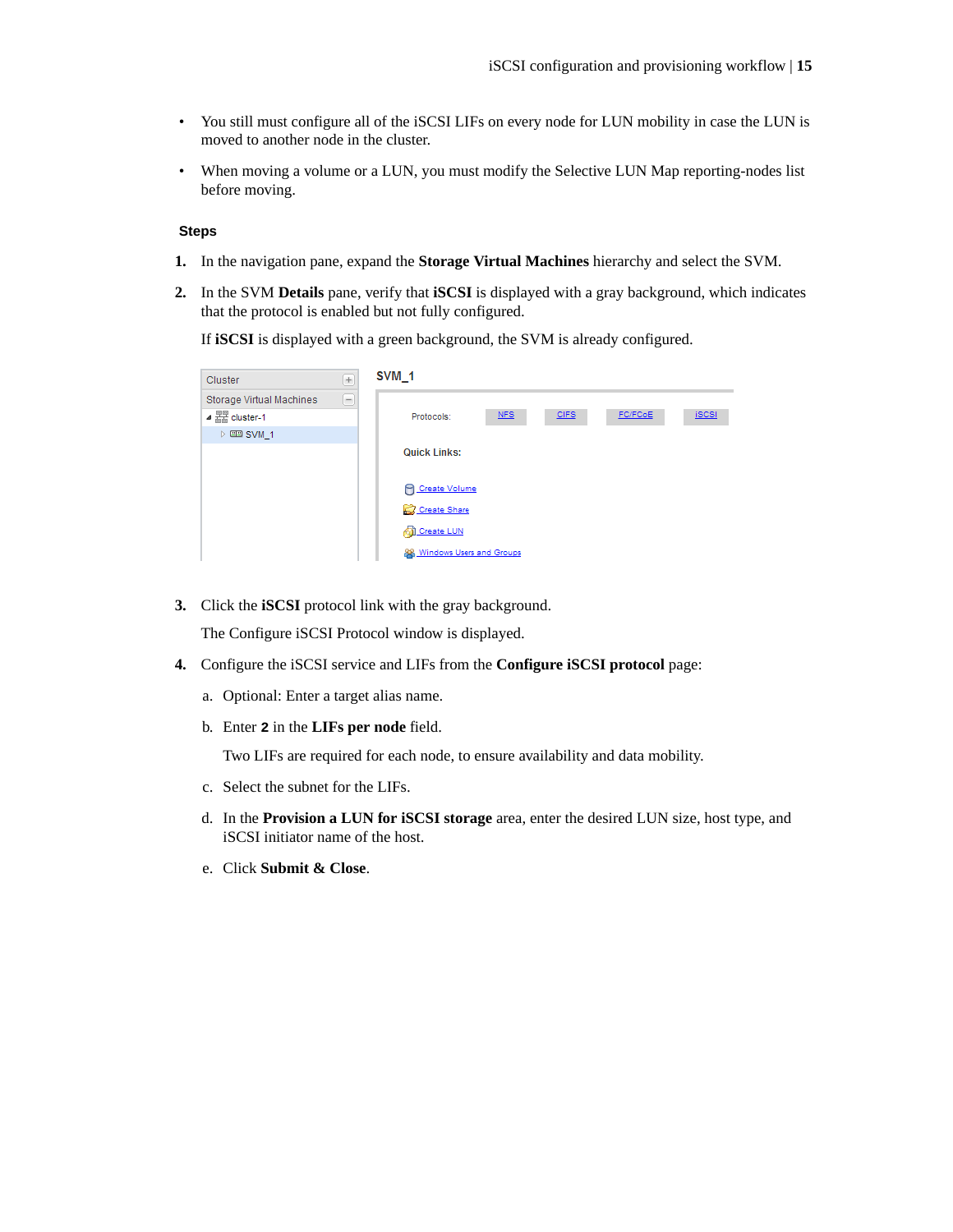#### <span id="page-15-0"></span>**Example**

|                      | Configure New Protocol for Storage Virtual Machine (SVM) |                                               |   |
|----------------------|----------------------------------------------------------|-----------------------------------------------|---|
|                      | Configure iSCSI protocol                                 |                                               | ۸ |
|                      | ? Configure LIFs to access the data using iSCSI protocol |                                               |   |
|                      | Data Interface (LIF) Configuration                       |                                               |   |
| <b>Target Alias:</b> |                                                          | Provision a LUN for iSCSI storage (Optional): |   |
| LIFs Per Node:       | $\overline{a}$                                           | <b>LUN Size:</b><br>×<br><b>GB</b>            |   |
|                      | (Minimum: 1, Maximum: 4)                                 | v<br>LUN OS Type: Linux                       |   |
| ?) Subnet:           | v<br>Subnet1                                             | Host Initiator:                               | Ξ |
|                      | Auto-select the IP address from this subnet              |                                               |   |
|                      | Use this as the starting IP address:<br>⊙                |                                               |   |
|                      | Review or modify LIF configuration (Advanced Settings)   |                                               |   |
|                      |                                                          |                                               |   |
|                      |                                                          |                                               |   |
|                      |                                                          |                                               |   |
|                      |                                                          |                                               |   |
|                      |                                                          |                                               | ٠ |
|                      |                                                          |                                               |   |
|                      |                                                          |                                               |   |
|                      |                                                          | Submit & Close<br>Cancel                      |   |

**5.** Review the **Summary** page, record the LIF information, and then click **OK**.

### **Creating a new SVM**

The Storage Virtual Machine (SVM) provides the iSCSI target through which a host accesses LUNs. When you create the SVM, you also create logical interfaces (LIFs) and the LUN and its containing volume. You can create a new SVM to separate data or administration from other users of the storage cluster.

#### **Before you begin**

• You must have enough network addresses available to create two LIFs for each node.

#### **About this task**

Starting with clustered Data ONTAP 8.3, LUNs are mapped to a subset of the initiators in the igroup to limit the number of paths from the host to the LUN.

- By default, Data ONTAP 8.3 uses Selective LUN Map to make the LUN accessible only through paths on the node owning the LUN and its HA partner.
- You still must configure all of the iSCSI LIFs on every node for LUN mobility in case the LUN is moved to another node in the cluster.
- When moving a volume or a LUN, you must modify the Selective LUN Map reporting-nodes list before moving.

#### **Steps**

- **1.** Expand the **Storage Virtual Machines** hierarchy in the left navigation pane.
- **2.** Click **Create**.
- **3.** In the **Storage Virtual Machine (SVM) Setup** window, create the SVM: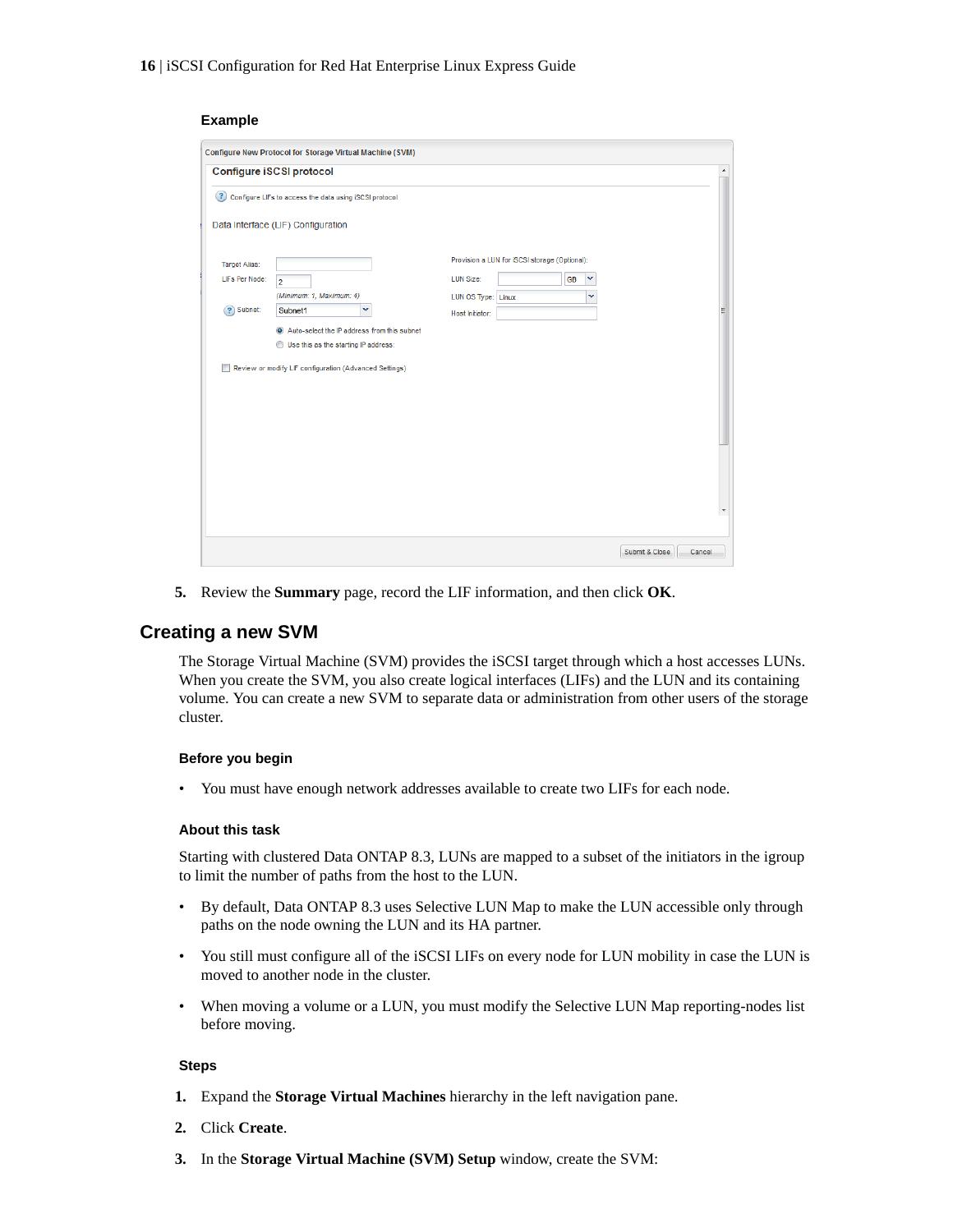| <b>SVM Details</b> |                                                                                               |   |
|--------------------|-----------------------------------------------------------------------------------------------|---|
|                    | Specify a unique name and the data protocols for the SVM                                      |   |
| SVM Name:          | vs0.example.com                                                                               |   |
| <b>IPspace:</b>    | Default<br>v                                                                                  |   |
| Volume Type:       | <b>ElexVolvolumes</b><br>Infinite Volume                                                      |   |
|                    | An SVM can contain either multiple FlexVol volumes or a single Infinite Volume.               |   |
|                    | You cannot change the volume type of the SVM after you set it.                                |   |
| Data Protocols:    | CIFS VINFS VISCSI VIFC/FCoE                                                                   |   |
|                    | Default Language: C.UTF-8 [ c.utf 8]                                                          | v |
|                    | The language of the SVM determines the character set used to display the file names and       |   |
|                    | data for all NAS volumes in the SVM. Therefore, you must set the language with correct value. |   |
| Security Style:    | <b>UNIX</b>                                                                                   | v |
| Root Aggregate:    | aggr1                                                                                         | v |

a. Specify a unique name for the SVM.

The name must either be a fully qualified domain name (FQDN) or follow another convention that ensures unique names across a cluster.

b. Select the IPspace that the SVM will belong to.

If the cluster does not use multiple IPspaces, the "Default" IPspace is used.

c. Keep the default volume type selection.

Only FlexVol volumes are supported with SAN protocols.

d. Select all of the protocols that you have licenses for and that you will ever use on the SVM, even if you do not want to configure all of the protocols immediately.

Selecting both NFS and CIFS when you create the SVM enables these two protocols to share the same LIFs. Adding these protocols later does not allow them to share LIFs.

If CIFS is one of the protocols you selected, then the security style is set to NTFS. Otherwise, the security style is set to UNIX.

- e. Keep the default language setting C.UTF-8.
- f. Select the desired root aggregate to contain the SVM root volume.

The aggregate for the data volume is selected separately in a later step.

g. Click **Submit & Continue**.

The SVM is created, but protocols are not yet configured.

- **4.** If the **Configure CIFS/NFS protocol** page appears because you enabled CIFS or NFS, click **Skip** and then configure CIFS or NFS later.
- **5.** Configure the iSCSI service and create LIFs, and the LUN and its containing volume from the **Configure iSCSI protocol** page:
	- a. Optional: Enter a target alias name.
	- b. Select the subnet for the LIFs.
	- c. Enter **2** in the **LIFs per node** field.

Two LIFs are required for each node to ensure availability and data mobility.

d. Click **Submit & Continue**.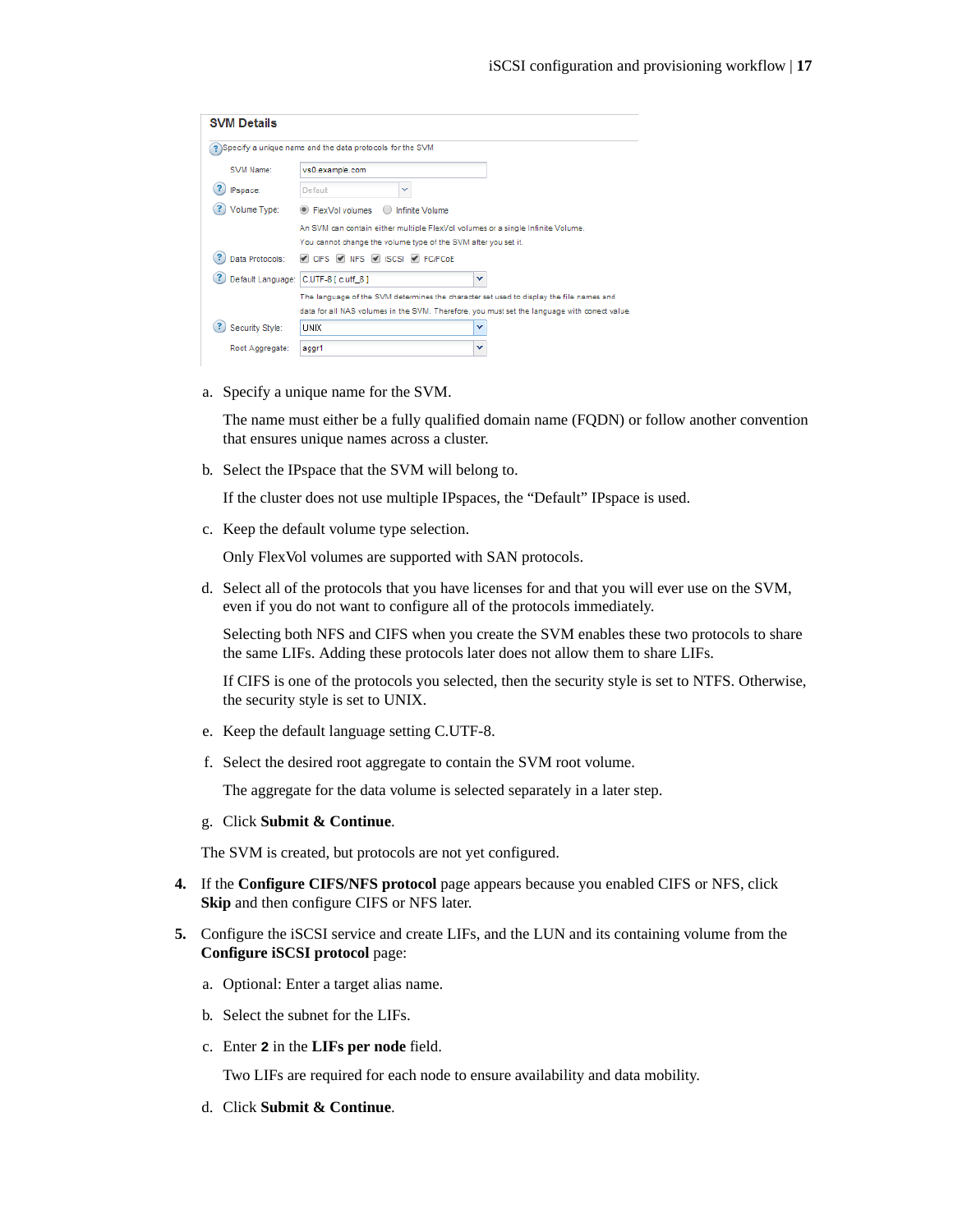#### <span id="page-17-0"></span>**Example**

| <b>Storage Virtual Machine (SVM) Setup</b>                                                                                      |                          |                                                        |                  |                    |                                               |           |   |                   |                  |
|---------------------------------------------------------------------------------------------------------------------------------|--------------------------|--------------------------------------------------------|------------------|--------------------|-----------------------------------------------|-----------|---|-------------------|------------------|
|                                                                                                                                 |                          | 2                                                      | $\left  \right $ |                    | 4                                             |           |   |                   |                  |
| Configure iSCSI protocol Enter SVM administrator<br><b>Enter SVM basic details</b><br>Configure CIFS/NFS<br>protocol<br>details |                          |                                                        |                  |                    |                                               |           |   |                   |                  |
| Configure iSCSI protocol                                                                                                        |                          |                                                        |                  |                    |                                               |           |   |                   | $\blacktriangle$ |
| (2)                                                                                                                             |                          | Configure LIFs to access the data using iSCSI protocol |                  |                    |                                               |           |   |                   |                  |
| Data Interface (LIF) Configuration                                                                                              |                          |                                                        |                  |                    |                                               |           |   |                   |                  |
| <b>Target Alias:</b>                                                                                                            |                          |                                                        |                  |                    | Provision a LUN for iSCSI storage (Optional): |           |   |                   |                  |
| LIFs Per Node:                                                                                                                  | $\overline{2}$           |                                                        |                  | <b>LUN Size:</b>   |                                               | <b>GB</b> | v |                   |                  |
|                                                                                                                                 | (Minimum: 1, Maximum: 4) |                                                        |                  | LUN OS Type: Linux |                                               | v         |   |                   | Ξ                |
| Subnet:<br>$\left( 2\right)$                                                                                                    | Subnet1                  | v                                                      |                  | Host Initiator:    |                                               |           |   |                   |                  |
|                                                                                                                                 |                          | Auto-select the IP address from this subnet            |                  |                    |                                               |           |   |                   |                  |
|                                                                                                                                 |                          | Use this as the starting IP address:                   |                  |                    |                                               |           |   |                   |                  |
|                                                                                                                                 |                          | Review or modify LIF configuration (Advanced Settings) |                  |                    |                                               |           |   |                   |                  |
|                                                                                                                                 |                          |                                                        |                  |                    |                                               |           |   |                   |                  |
|                                                                                                                                 |                          |                                                        |                  |                    |                                               |           |   |                   |                  |
|                                                                                                                                 |                          |                                                        |                  |                    |                                               |           |   |                   |                  |
|                                                                                                                                 |                          |                                                        |                  |                    |                                               |           |   |                   |                  |
|                                                                                                                                 |                          |                                                        |                  |                    |                                               |           |   |                   |                  |
|                                                                                                                                 |                          |                                                        |                  |                    |                                               |           |   |                   |                  |
|                                                                                                                                 |                          |                                                        |                  |                    |                                               |           |   |                   |                  |
| Skip                                                                                                                            |                          |                                                        |                  |                    |                                               |           |   | Submit & Continue | Cancel           |

- **6.** If the **Configure FC/FCoE protocol** page appears because you enabled FC, click **Skip** and then configure FC later.
- **7.** When the **SVM Administration** appears, configure or defer configuring a separate administrator for this SVM:
	- Click **Skip** and configure an administrator later if desired.
	- Enter the requested information, and then click **Submit & Continue**.
- **8.** Review the **Summary** page, record the LIF information, and then click **OK**.

#### **Related information**

[NetApp Documentation: Clustered Data ONTAP Express Guides](http://mysupport.netapp.com/documentation/docweb/index.html?productID=61885)

# **Starting the iSCSI sessions with the target**

The Linux host must have an iSCSI connection with each node (target) in the storage cluster. You establish the sessions from the host.

#### **About this task**

In clustered Data ONTAP, the iSCSI host must have paths to each node in the cluster. DM-Multipath selects the best paths to use. If paths fail, DM-Multipath selects alternate paths.

#### **Steps**

**1.** Start the iSCSI service from the Linux host command prompt:

**service iscsid force-start**

**2.** Discover the iSCSI target: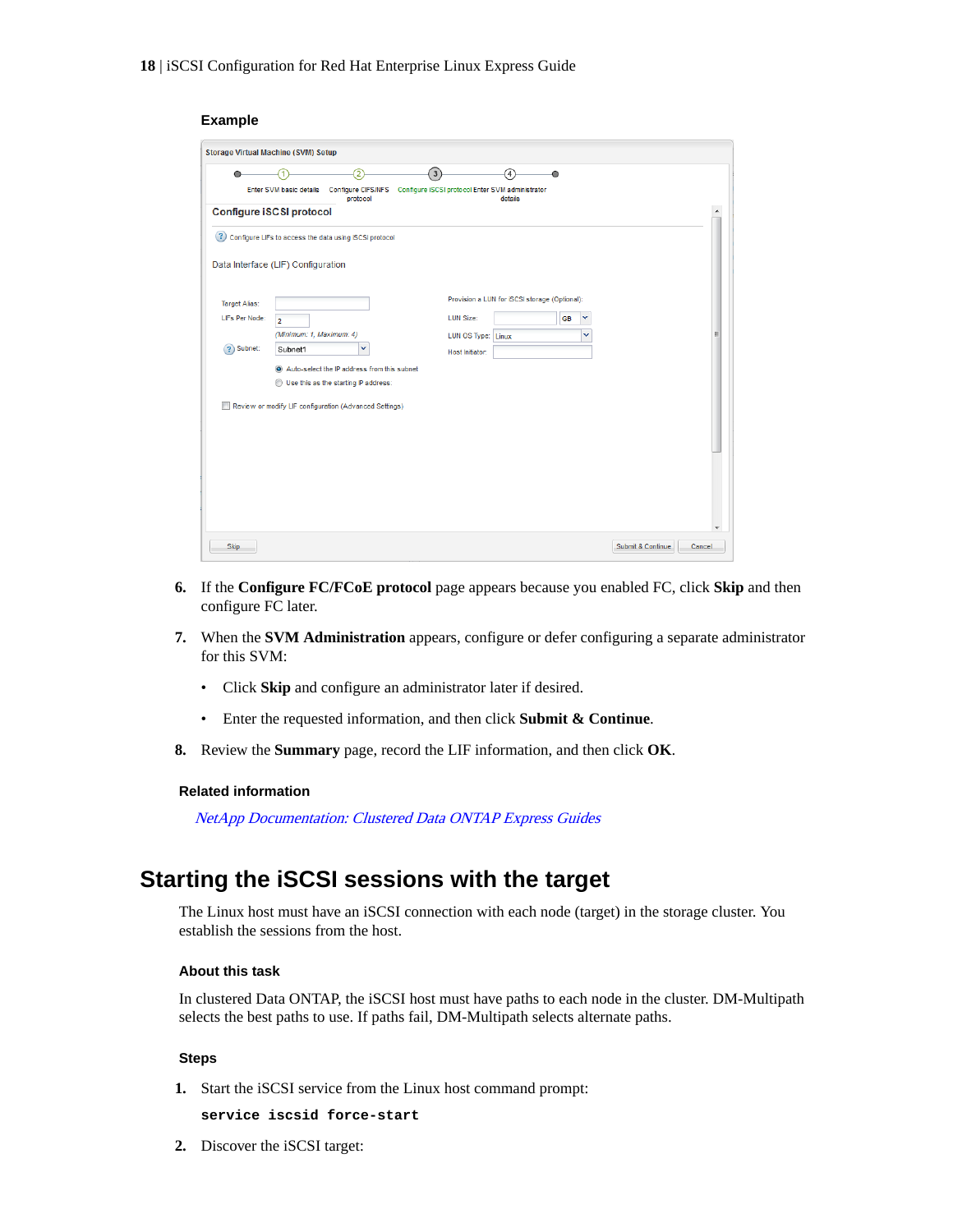<span id="page-18-0"></span>**iscsiadm --mode discovery --op update --type sendtargets --portal targetIP**

The IP address of each discovered target displays on a separate line.

**3.** Establish iSCSI sessions by logging in to each target:

**iscsiadm --mode node -l all**

**4.** You can view a list of the active iSCSI sessions:

**iscsiadm --mode session**

## **Discovering new SCSI devices (LUNs) and multipath devices**

LUNs on the storage cluster appear to the Linux host as SCSI devices, which are I/O paths that DM-Multipath aggregates into a new device, called a multipath device. The host does not automatically discover new SCSI devices (LUNs) that you add to your system. You must manually rescan them to discover them.

#### **Before you begin**

You must have a copy of the rescan script, which is in the sg3\_utils package that is part of your Linux OS distribution.

#### **Steps**

**1.** Discover new SCSI devices (LUNs) and create the corresponding multipath devices for the LUNs:

**/usr/bin/rescan-scsi-bus.sh**

**2.** Verify DM-Multipath configuration:

**multipath -ll**

#### **Example**

This displays the following type of output, listing the recommended settings for each NetApp LUN:

```
3600a0980324666546e2b443251655177 dm-2 NETAPP,LUN C-Mode
size=10G features='4 queue_if_no_path pg_init_retries 50 
retain_attached_hw_handle' hwhandler='1 alua' wp=rw
 |-+- policy='round-robin 0' prio=50 status=active
  \vert -0:0:1:0 sdb 8:16 active ready running
  \vert - 0:0:0:0 sda 8:0 active ready running
| |- 1:0:0:0 sde 8:64 active ready running
| `- 1:0:1:0 sdf 8:80 active ready running
`-+- policy='round-robin 0' prio=10 status=enabled
   |- 0:0:3:0 sdd 8:48 active ready running
  - 1:0:3:0 sdh 8:112 active ready running
 |- 0:0:2:0 sdc 8:32 active ready running
 `- 1:0:2:0 sdg 8:96 active ready running
```
# **Configuring logical volumes on multipath devices and creating a file system**

When the Linux host first accesses a new SCSI device (LUN), there is no partition or file system. If you want to use a partitioned multipath device, you must first partition the underlying SCSI devices.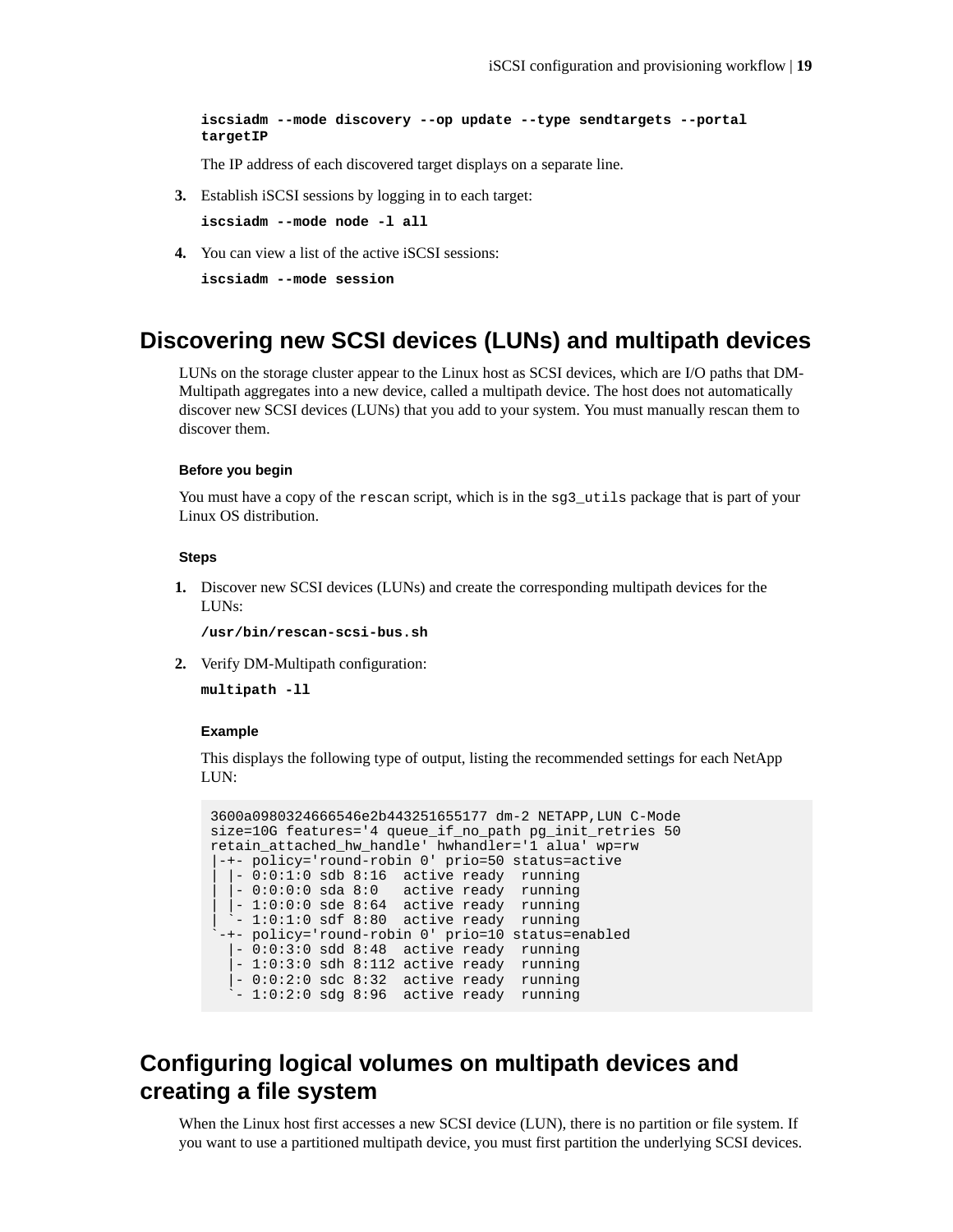<span id="page-19-0"></span>You might also want to create logical volumes on multipath devices, and optionally create a file system.

#### **Before you begin**

SCSI devices and corresponding multipath devices must have been discovered by the Linux host.

#### **About this task**

At a minimum DM-Multipath should be configured on the SCSI devices. Any configuration beyond DM-Multipath is optional. The following steps are general guidelines if you wish to perform additional configuration, such as partitioning, configuring logical volumes on multipath devices, and creating a file system. For details on Linux commands, refer to Red Hat Enterprise Linux documentation and man pages.

#### **Steps**

- **1.** To use a partitioned multipath device, first partition the underlying SCSI devices using the fdisk or parted utility.
- **2.** Create corresponding multipath partitions using the kpartx utility.
- **3.** Create logical volumes on corresponding multipath devices using Logical Volume Manager (LVM) commands.
- **4.** Create a file system, such as Ext4 or XFS, on logical volumes or multipath devices using the mkfs utility.

# **Verifying that the host can write to and read from a multipath device**

Before using a multipath device, you should verify that the host can write data to the multipath device and read it back.

#### **Before you begin**

DM-Multipath must be configured on the Linux host for the storage cluster nodes you are accessing.

#### **About this task**

If the storage cluster node that the multipath device corresponds to can be failed over to its partner node, you should verify reading the data while the node is failed over. This verification might not be possible if the storage cluster is in production use.

#### **Steps**

**1.** Run some I/O on the specified multipath device:

```
dd if=/dev/zero of=<multipath_device_name>
```
**2.** Verify that I/O is running on the multipath device, specifying the number of seconds to refresh statistics (for example, every two seconds, as shown):

**iostat 2**

#### **Example**

When I/O is running on the multipath device, you can see the various I/O counters output change dynamically, indicating that I/O is running successfully on the multipath device.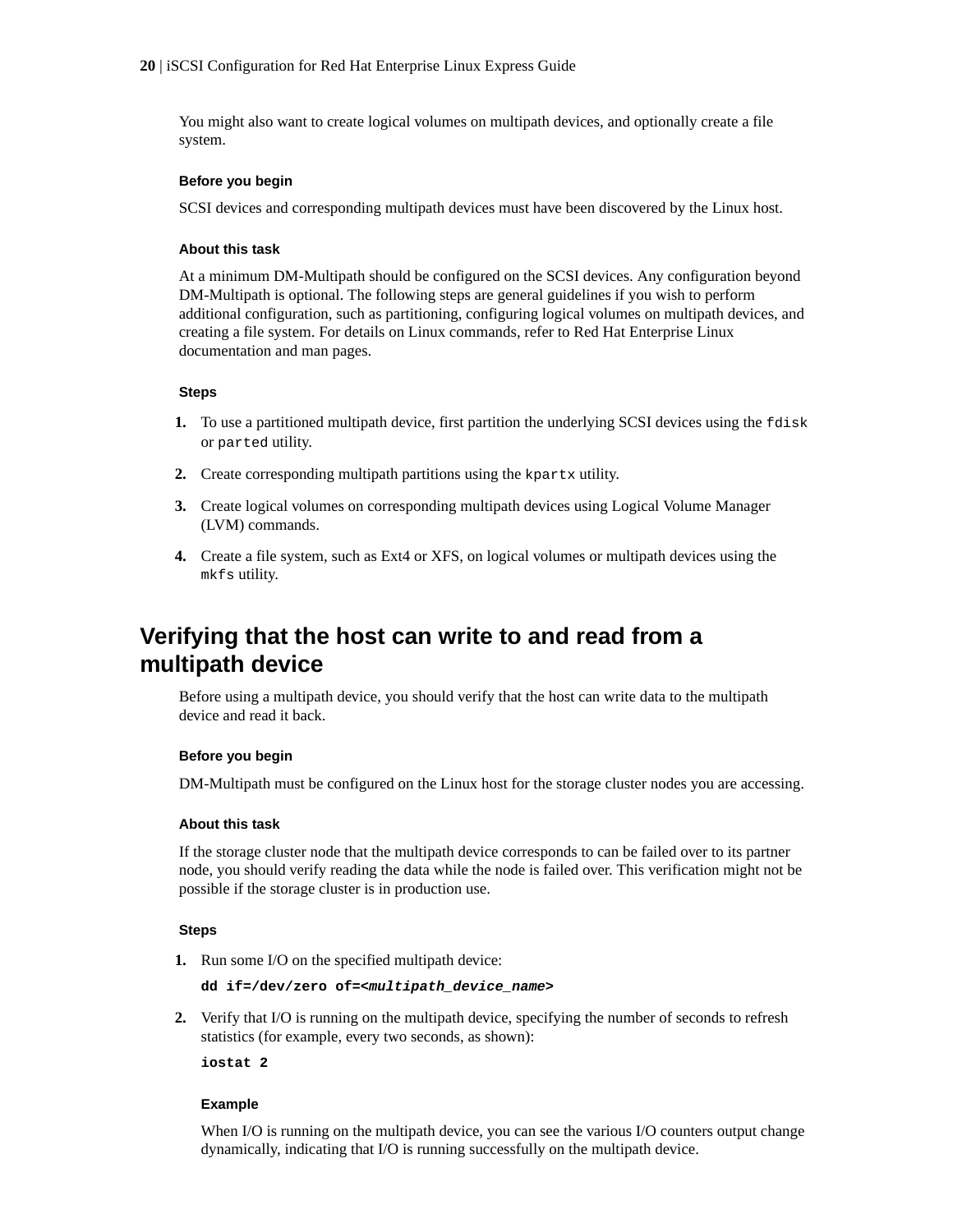| $avg$ -cpu:                                                                                                      | %user<br>0.00 | 0.00                                                                                                        | %nice %system %iowait<br>0.01                                                                                      | %steal<br>0.00<br>0.00                                                                                                  | %idle<br>99.98                                                                                                                  |                                                                                                                                                       |
|------------------------------------------------------------------------------------------------------------------|---------------|-------------------------------------------------------------------------------------------------------------|--------------------------------------------------------------------------------------------------------------------|-------------------------------------------------------------------------------------------------------------------------|---------------------------------------------------------------------------------------------------------------------------------|-------------------------------------------------------------------------------------------------------------------------------------------------------|
| Device:<br>sda<br>$dm - 0$<br>$dm-1$<br>$dm-2$<br>sdd<br>sde<br>sdf<br>sdq<br>$dm-3$<br>sdh<br>sdi<br>sdi<br>sdk |               | tps<br>0.18<br>0.37<br>0.00<br>0.00<br>0.17<br>0.17<br>0.00<br>0.00<br>0.68<br>0.17<br>0.17<br>0.00<br>0.00 | Blk read/s<br>1.34<br>1.29<br>0.00<br>0.00<br>1.18<br>1.18<br>0.00<br>0.00<br>4.71<br>1.18<br>1.18<br>0.00<br>0.00 | Blk wrtn/s<br>2.29<br>2.29<br>0.00<br>0.00<br>17.87<br>18.01<br>0.00<br>0.00<br>71.96<br>18.22<br>17.86<br>0.00<br>0.00 | Blk read<br>832606<br>801530<br>2576<br>1770<br>734688<br>734560<br>1344<br>1344<br>2932496<br>734360<br>734272<br>1344<br>1344 | Blk wrtn<br>1428026<br>1427984<br>$\Omega$<br>24<br>11128584<br>11219016<br>$\Omega$<br>$\Omega$<br>44816008<br>11343920<br>11124488<br>0<br>$\Omega$ |
|                                                                                                                  |               |                                                                                                             |                                                                                                                    |                                                                                                                         |                                                                                                                                 |                                                                                                                                                       |

**3.** If possible, run the takeover command on the storage cluster node:

**storage failover takeover -ofnode <node\_name>**

- **4.** Verify that I/O is still running on the multipath device by re-running the iostat command.
- **5.** Run the giveback command on the storage cluster node:

**storage failover giveback -ofnode <node\_name>**

**6.** Check iostat output to verify that I/O is still running.

#### **After you finish**

If any of the tests fail, verify that the iSCSI service is running and re-check the DM-Multipath configuration and the iSCSI paths to the multipath device.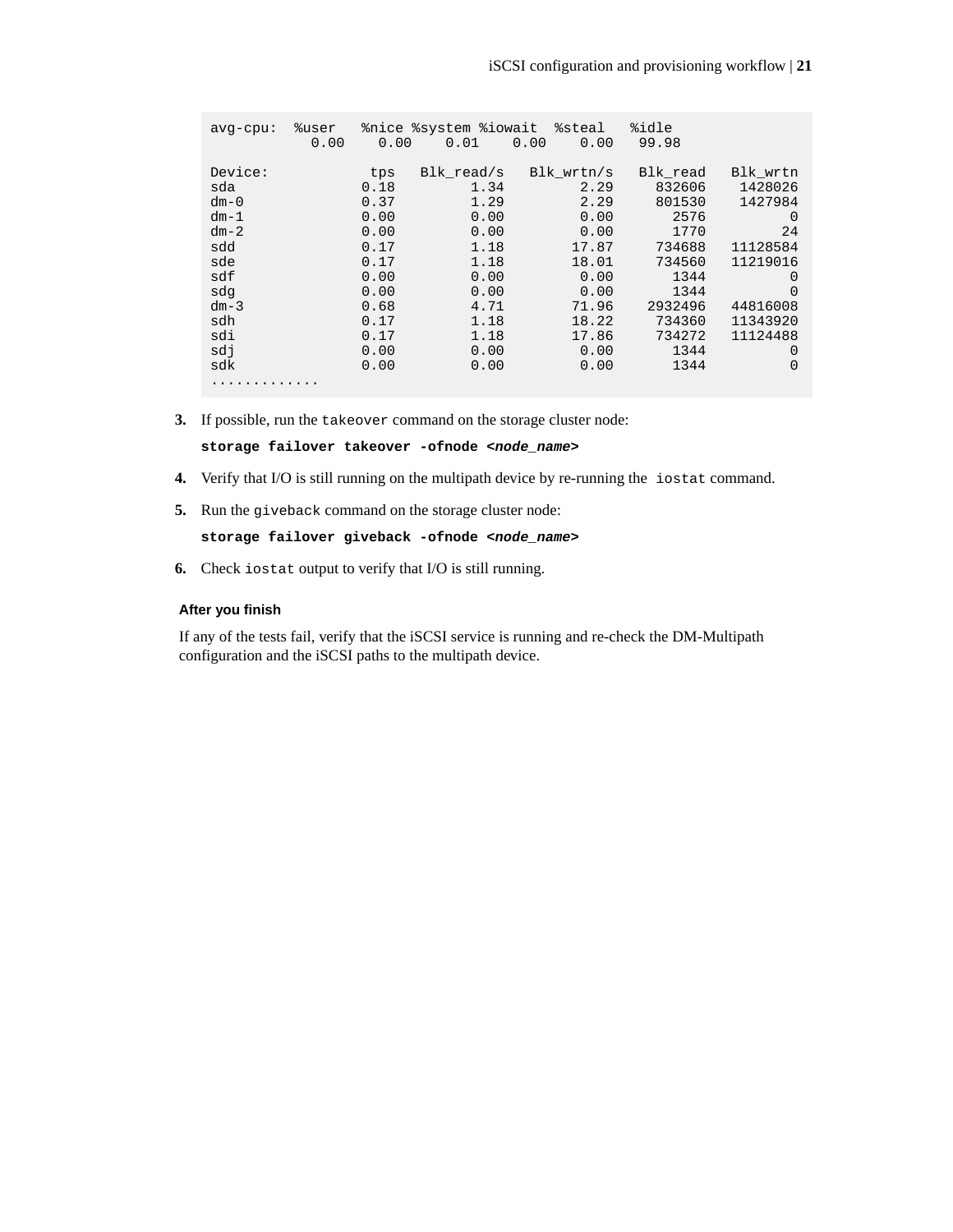# <span id="page-21-0"></span>**Where to find additional information**

After you have successfully tested iSCSI , you can perform advanced iSCSI configuration or add SAN or NAS protocols. There are express guides, comprehensive guides, and technical reports to help you achieve these goals.

#### **SAN configuration**

All of the following documentation is available:

- [Clustered Data ONTAP 8.3 SAN Configuration Guide](https://library.netapp.com/ecm/ecm_download_file/ECMP12458217) Describes supported FC, iSCSI, and FCoE topologies for connecting host computers to storage controllers in clusters.
- [Clustered Data ONTAP 8.3 SAN Administration Guide](https://library.netapp.com/ecm/ecm_download_file/ECMP12458215) Describes how to configure and manage the iSCSI, FCoE, and FC protocols for clustered SAN environments, including configuration of LUNs, igroups, and targets.
- [Linux Unified Host Utilities 7.0 Installation Guide](https://library.netapp.com/ecm/ecm_download_file/ECMP1654941) Describes how to install Linux Unified Host Utilities software and configure DM-Multipath.
- [NetApp Technical Report 4159: Red Hat Enterprise Virtualization 3.1 and NetApp Clustered Data](http://www.netapp.com/us/media/tr-4159.pdf) [ONTAP Storage Best Practices Guide](http://www.netapp.com/us/media/tr-4159.pdf)

Describes the current best practices for Red Hat virtualized environments.

• Red Hat Enterprise Linux 6 documentation and man pages Provides instructions for managing storage devices, file systems, and Linux commands.

#### **Additional protocol configuration**

If you want to provide additional SAN or NAS access to the SVM, you can use any of the protocol configuration express guides.

[NetApp Documentation: Clustered Data ONTAP Express Guides](http://mysupport.netapp.com/documentation/docweb/index.html?productID=61885)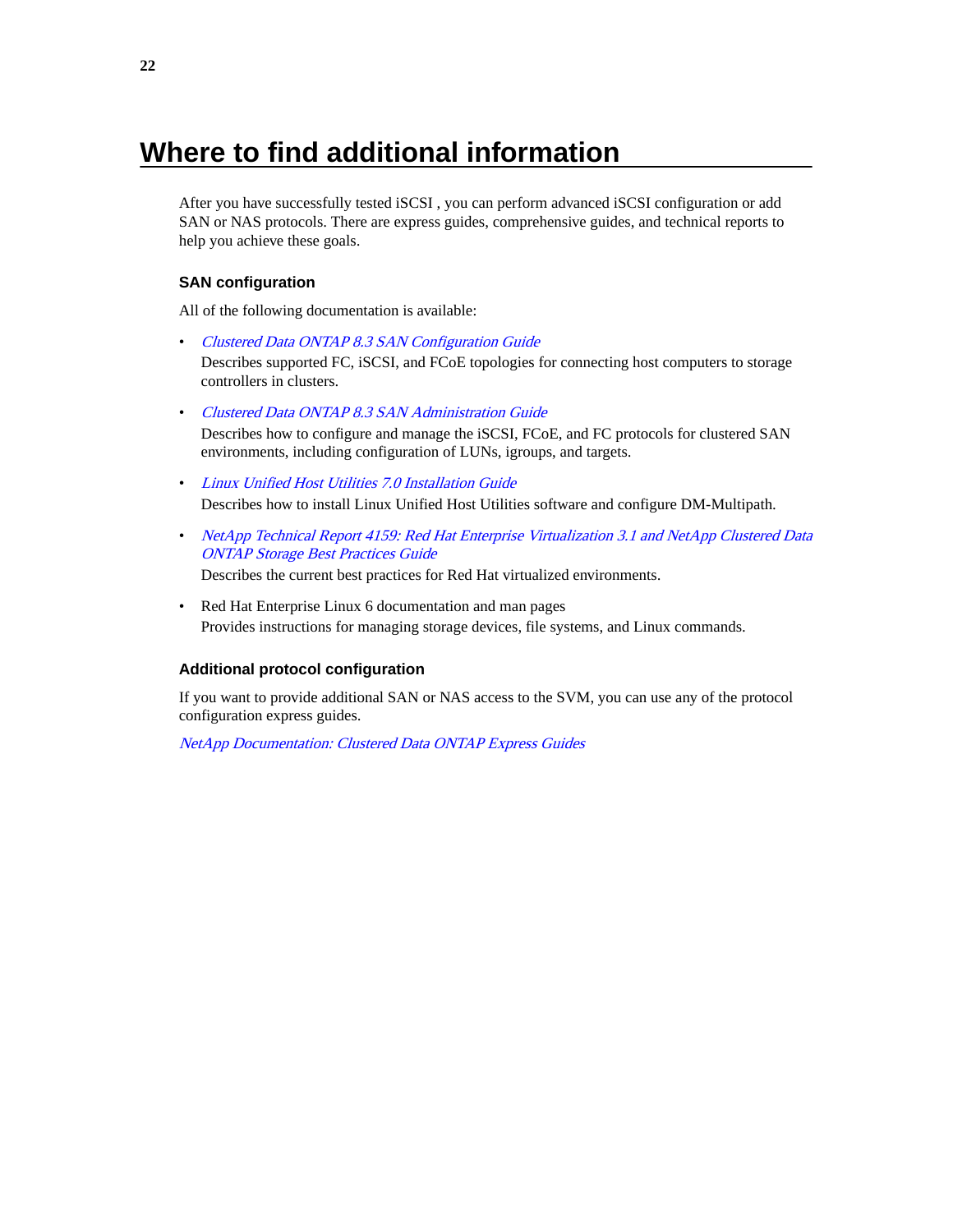# <span id="page-22-0"></span>**Copyright information**

Copyright © 1994–2015 NetApp, Inc. All rights reserved. Printed in the U.S.

No part of this document covered by copyright may be reproduced in any form or by any means graphic, electronic, or mechanical, including photocopying, recording, taping, or storage in an electronic retrieval system—without prior written permission of the copyright owner.

Software derived from copyrighted NetApp material is subject to the following license and disclaimer:

THIS SOFTWARE IS PROVIDED BY NETAPP "AS IS" AND WITHOUT ANY EXPRESS OR IMPLIED WARRANTIES, INCLUDING, BUT NOT LIMITED TO, THE IMPLIED WARRANTIES OF MERCHANTABILITY AND FITNESS FOR A PARTICULAR PURPOSE, WHICH ARE HEREBY DISCLAIMED. IN NO EVENT SHALL NETAPP BE LIABLE FOR ANY DIRECT, INDIRECT, INCIDENTAL, SPECIAL, EXEMPLARY, OR CONSEQUENTIAL DAMAGES (INCLUDING, BUT NOT LIMITED TO, PROCUREMENT OF SUBSTITUTE GOODS OR SERVICES; LOSS OF USE, DATA, OR PROFITS; OR BUSINESS INTERRUPTION) HOWEVER CAUSED AND ON ANY THEORY OF LIABILITY, WHETHER IN CONTRACT, STRICT LIABILITY, OR TORT (INCLUDING NEGLIGENCE OR OTHERWISE) ARISING IN ANY WAY OUT OF THE USE OF THIS SOFTWARE, EVEN IF ADVISED OF THE POSSIBILITY OF SUCH DAMAGE.

NetApp reserves the right to change any products described herein at any time, and without notice. NetApp assumes no responsibility or liability arising from the use of products described herein, except as expressly agreed to in writing by NetApp. The use or purchase of this product does not convey a license under any patent rights, trademark rights, or any other intellectual property rights of NetApp.

The product described in this manual may be protected by one or more U.S. patents, foreign patents, or pending applications.

RESTRICTED RIGHTS LEGEND: Use, duplication, or disclosure by the government is subject to restrictions as set forth in subparagraph  $(c)(1)(ii)$  of the Rights in Technical Data and Computer Software clause at DFARS 252.277-7103 (October 1988) and FAR 52-227-19 (June 1987).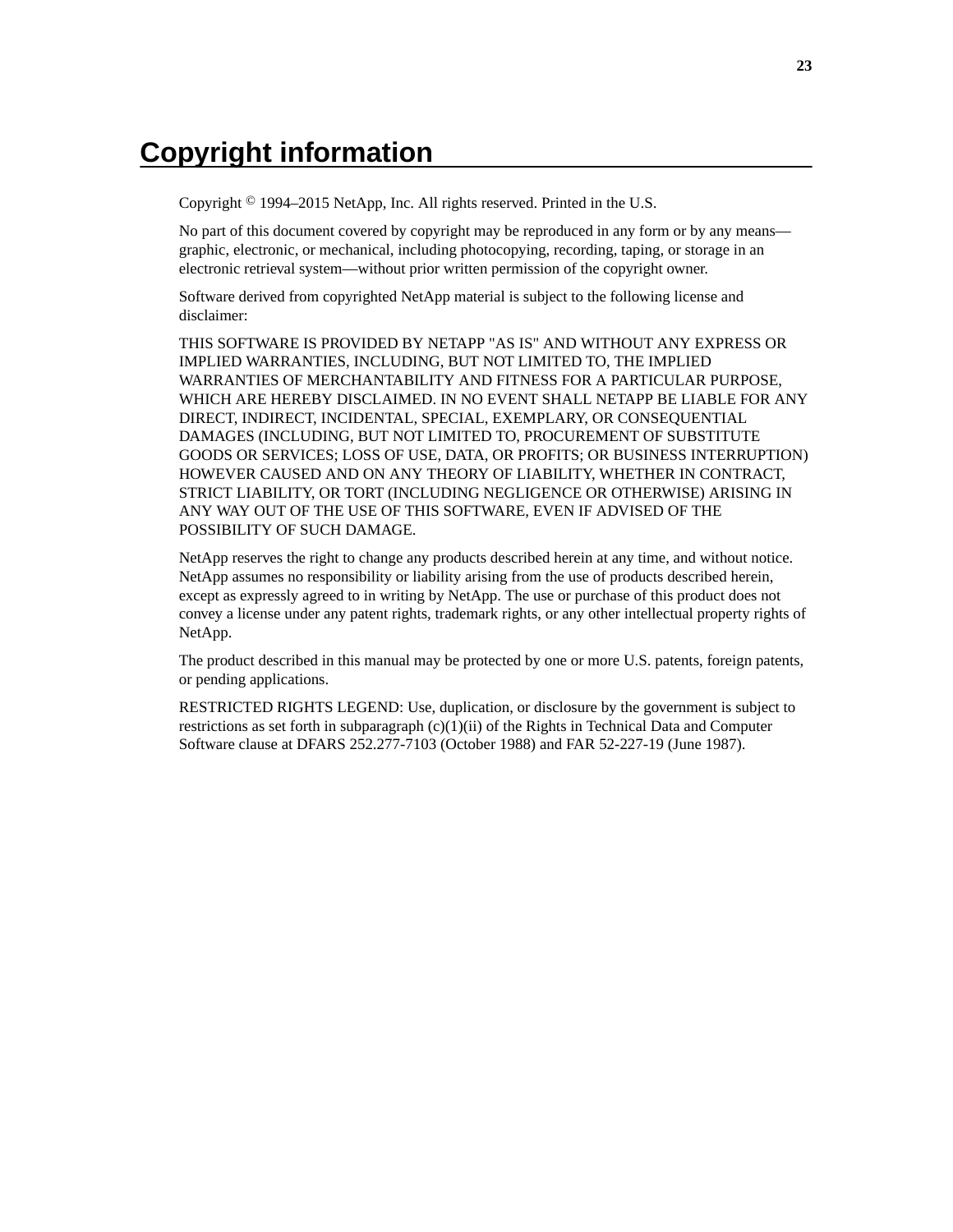# <span id="page-23-0"></span>**Trademark information**

NetApp, the NetApp logo, Go Further, Faster, AltaVault, ASUP, AutoSupport, Campaign Express, Cloud ONTAP, Clustered Data ONTAP, Customer Fitness, Data ONTAP, DataMotion, Fitness, Flash Accel, Flash Cache, Flash Pool, FlashRay, FlexArray, FlexCache, FlexClone, FlexPod, FlexScale, FlexShare, FlexVol, FPolicy, GetSuccessful, LockVault, Manage ONTAP, Mars, MetroCluster, MultiStore, NetApp Insight, OnCommand, ONTAP, ONTAPI, RAID DP, RAID-TEC, SANtricity, SecureShare, Simplicity, Simulate ONTAP, Snap Creator, SnapCenter, SnapCopy, SnapDrive, SnapIntegrator, SnapLock, SnapManager, SnapMirror, SnapMover, SnapProtect, SnapRestore, Snapshot, SnapValidator, SnapVault, StorageGRID, Tech OnTap, Unbound Cloud, and WAFL and other names are trademarks or registered trademarks of NetApp, Inc., in the United States, and/or other countries. All other brands or products are trademarks or registered trademarks of their respective holders and should be treated as such. A current list of NetApp trademarks is available on the web at <http://www.netapp.com/us/legal/netapptmlist.aspx>.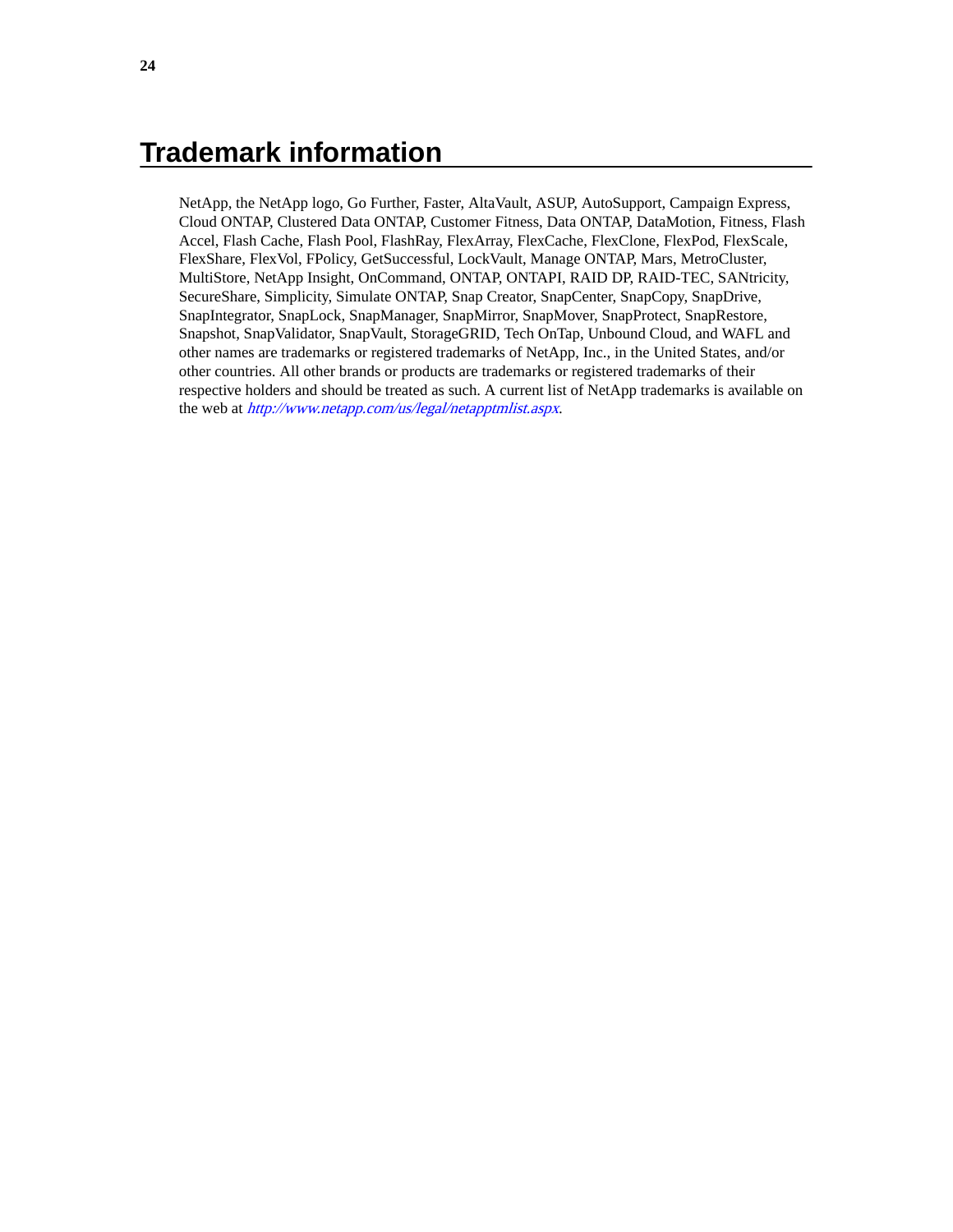# <span id="page-24-0"></span>**How to send comments about documentation and receive update notifications**

You can help us to improve the quality of our documentation by sending us your feedback. You can receive automatic notification when production-level (GA/FCS) documentation is initially released or important changes are made to existing production-level documents.

If you have suggestions for improving this document, send us your comments by email to [doccomments@netapp.com](mailto:doccomments@netapp.com). To help us direct your comments to the correct division, include in the subject line the product name, version, and operating system.

If you want to be notified automatically when production-level documentation is released or important changes are made to existing production-level documents, follow Twitter account @NetAppDoc.

You can also contact us in the following ways:

- NetApp, Inc., 495 East Java Drive, Sunnyvale, CA 94089 U.S.
- Telephone:  $+1$  (408) 822-6000
- Fax:  $+1$  (408) 822-4501
- Support telephone:  $+1$  (888) 463-8277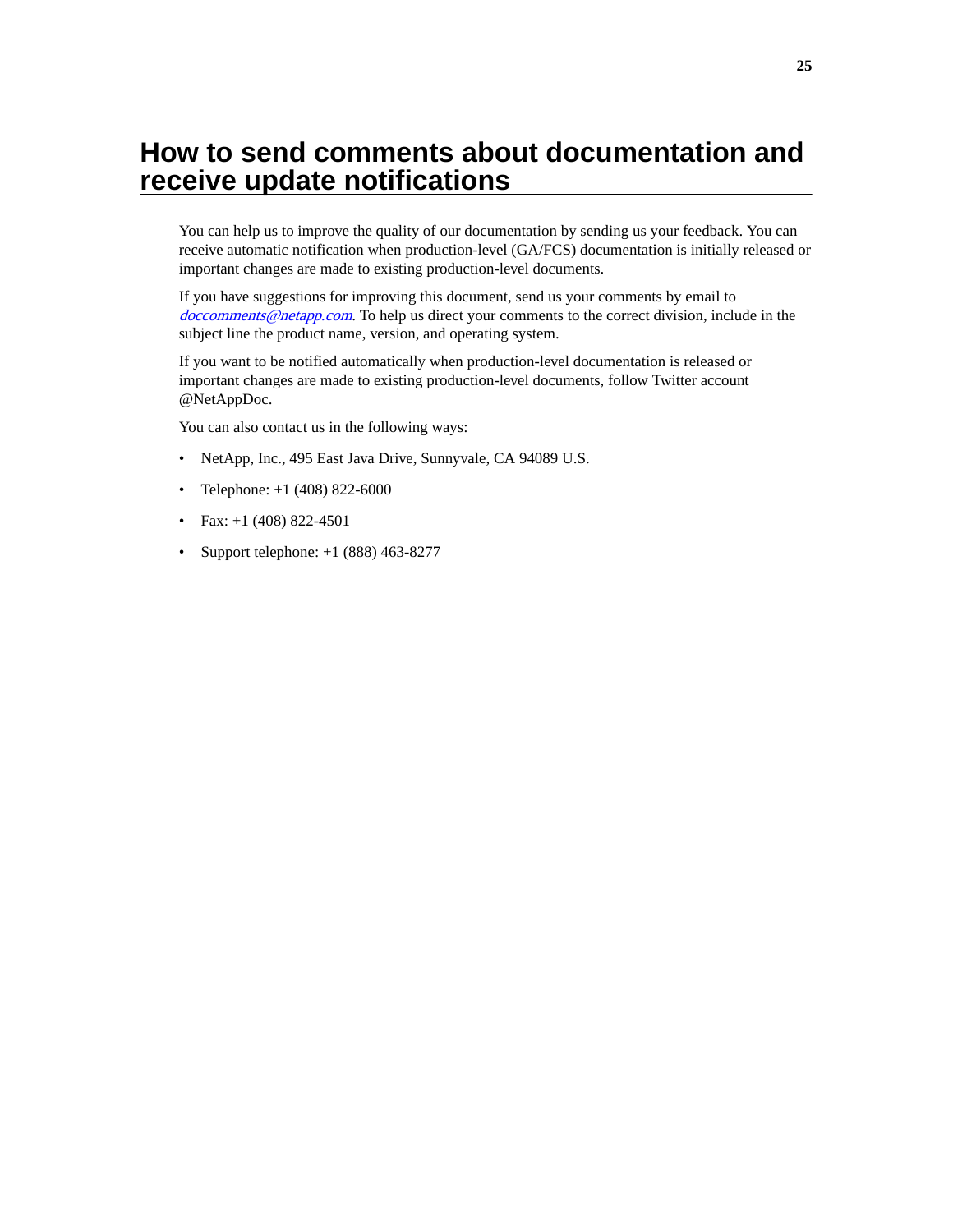# <span id="page-25-0"></span>**Index**

#### **A**

about this guide deciding whether to use [4](#page-3-0) additional information, where to find iSCSI configuration [22](#page-21-0) aggregates creating [11](#page-10-0) audience for this guide  $4$ automatically starting DM-Multipath at system boot  $10$ 

### **B**

blacklisting excluding devices in multipath.conf [10](#page-9-0)

### **C**

clusters starting iSCSI sessions with [18](#page-17-0) comments how to send feedback about documentation  $25$ configuration iSCSI workflow [5](#page-4-0) where to find information about iSCSI [22](#page-21-0) configuring DM-Multipath  $10$ iSCSI on existing SVMs [14](#page-13-0) iSCSI worksheet for [6](#page-5-0) creating a file system [19](#page-18-0) aggregates [11](#page-10-0) logical volumes on multipath devices [19](#page-18-0) LUNs and their containing volumes [13](#page-12-0) SVMs [16](#page-15-0)

### **D**

devices excluding (blacklisting) in multipath.conf [10](#page-9-0) discovering new SCSI devices and multipath devices [19](#page-18-0) DM-Multipath configuring on Red Hat Enterprise Linux hosts [10](#page-9-0) documentation how to receive automatic notification of changes to [25](#page-24-0) how to send feedback about [25](#page-24-0)

### **E**

editing iscsid.conf [9](#page-8-0) multipath.conf [10](#page-9-0) excluding devices in multipath.conf [10](#page-9-0) express guides requirements for using iSCSI with Red Hat Enterprise Linux [4](#page-3-0)

### **F**

feedback how to send comments about documentation  $25$ file system creating on new multipath devices [19](#page-18-0) FlexVol volumes creating [13](#page-12-0) flowcharts iSCSI configuration [5](#page-4-0) formatting a new SCSI device (LUN) [19](#page-18-0)

### **G**

guides, express requirements for using iSCSI with Red Hat Enterprise Linux [4](#page-3-0)

### **H**

hosts installing host utilities on  $8$ setting the server profile  $8$ verifying writing to and reading from multipath devices [20](#page-19-0)

## **I**

igroups creating and mapping the LUN to  $13$ information how to send feedback about improving documentation [25](#page-24-0) where to find additional iSCSI configuration [22](#page-21-0) initiator node names recording iSCSI [9](#page-8-0) initiators recording the iSCSI node name [9](#page-8-0) starting sessions with targets [18](#page-17-0) installing host utilities  $8$ Interoperability Matrix verifying supported iSCSI configurations using [5](#page-4-0) IQN iSCSI configuration worksheet for  $6$ recording iSCSI [9](#page-8-0) iSCSI configuration workflow  $5$ configuration worksheet for  $6$ configuring on existing SVMs [14](#page-13-0) connecting initiators to targets [18](#page-17-0) recording the initiator node name [9](#page-8-0)

starting sessions with targets [18](#page-17-0)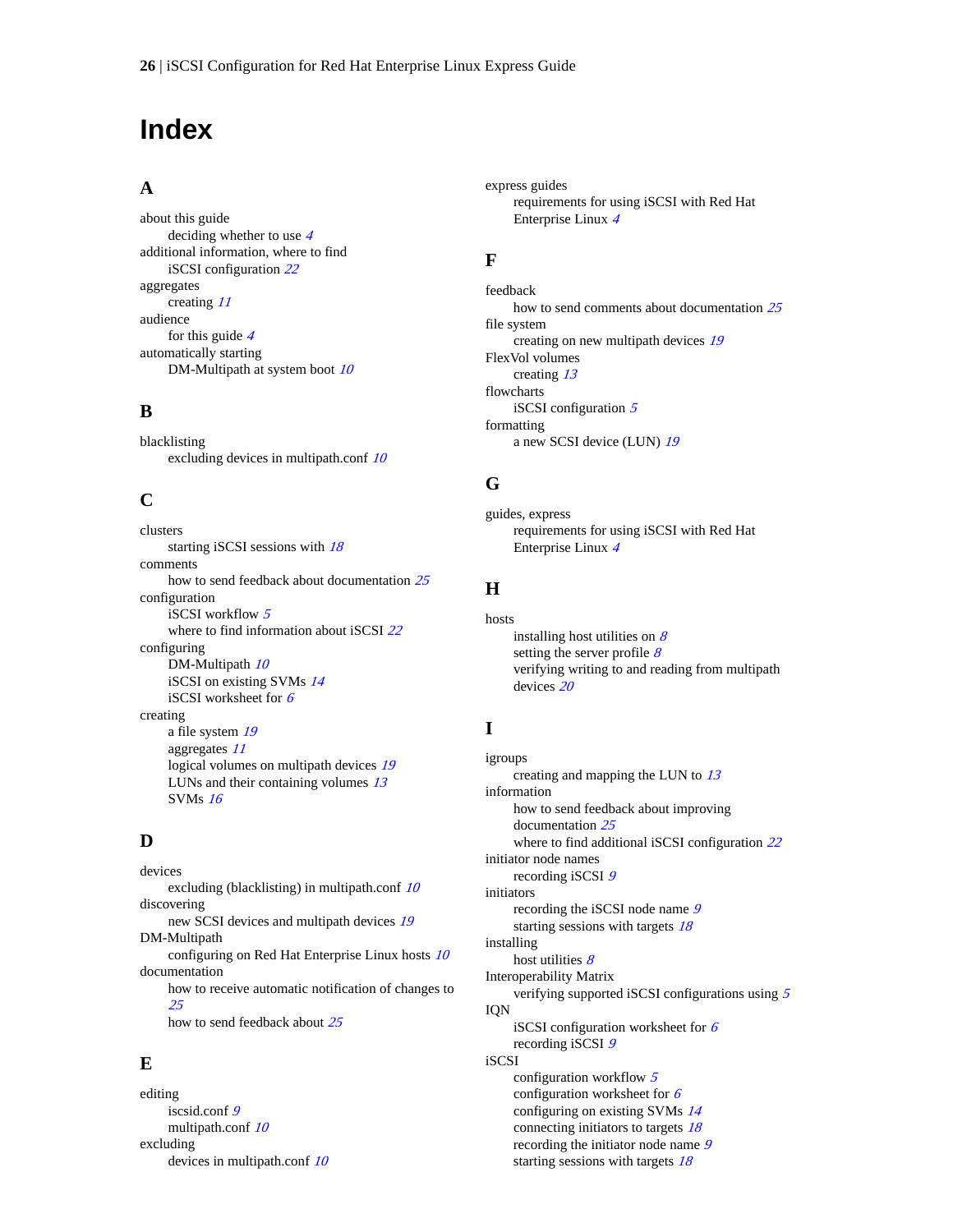<span id="page-26-0"></span>verifying that configuration is supported [5](#page-4-0) where to find additional information about configuring [22](#page-21-0) iSCSI replacement timeout value modifying [9](#page-8-0) iSCSI service starting [9](#page-8-0) verifying running on SVM [12](#page-11-0) iSCSI targets creating as part of configuring SVMs [14](#page-13-0) creating as part of creating SVMs [16](#page-15-0) iscsid.conf modifying the replacement timeout value in [9](#page-8-0)

## **L**

LIFs creating as part of configuring SVMs [14](#page-13-0) creating as part of creating SVMs [16](#page-15-0) Linux hosts, Red Hat packages required for DM-Multipath [5](#page-4-0), [19](#page-18-0) starting iSCSI sessions with targets [18](#page-17-0) verifying supported iSCSI configurations [5](#page-4-0) Linux hosts, Red Hat Enterprise configuring DM-Multipath on  $10$ requirements for using iSCSI [4](#page-3-0) logical interfaces See LIFs LUNs creating [13](#page-12-0) deciding where to provision the containing volume on a new or existing SVM [12](#page-11-0) discovering and creating multipath devices on [19](#page-18-0) See also SCSI devices (LUNs) discovering new [19](#page-18-0) ensuring access to with DM-Multipath [10](#page-9-0) how they appear to a Linux host [19](#page-18-0) mapping to an igroup  $13$ partitioning and creating a file system on [19](#page-18-0) requirements for using iSCSI with Red Hat Enterprise Linux [4](#page-3-0)

### **M**

mapping LUNs to an igroup  $13$ multipath devices creating logical volumes and a file system on [19](#page-18-0) discovering new [19](#page-18-0) verifying that the host can write to and read from [20](#page-19-0) multipath.conf editing [10](#page-9-0)

### **N**

network addresses iSCSI configuration worksheet for  $6$ nodes starting iSCSI sessions with  $18$ 

### **P**

packages required for DM-Multipath  $5$ , [19](#page-18-0) required to set the server profile  $8$ partitions creating for new SCSI devices (LUN) [19](#page-18-0) provisioning iSCSI workflow [5](#page-4-0) iSCSI worksheet for  $6$ where to find information about iSCSI [22](#page-21-0)

## **R**

read/write verifying that the host can write to and read from multipath devices [20](#page-19-0) Red Hat hosts See Linux hosts, Red Hat replacement timeout value, iSCSI modifying [9](#page-8-0) requirements for using iSCSI with Red Hat Enterprise Linux [4](#page-3-0) verifying supported iSCSI configurations [5](#page-4-0)

## **S**

SCSI devices (LUNs) discovering and creating multipath devices on [19](#page-18-0) See also LUNs discovering new [19](#page-18-0) partitioning and creating a file system on [19](#page-18-0) server profile setting  $8$ starting DM-Multipath  $10$ the iSCSI service [9](#page-8-0) storage configurations iSCSI configuration worksheet  $6$ suggestions how to send feedback about documentation  $25$ supported configurations verifying iSCSI [5](#page-4-0) SVMs configuring iSCSI on existing [14](#page-13-0) creating [16](#page-15-0) deciding whether to provision a volume on a new or existing [12](#page-11-0) verifying iSCSI service is running  $12$ 

## **T**

targets creating iSCSI as part of configuring SVMs [14](#page-13-0) creating iSCSI as part of creating SVMs [16](#page-15-0) starting iSCSI sessions with [18](#page-17-0) timeout value, iSCSI modifying [9](#page-8-0) twitter how to receive automatic notification of documentation changes [25](#page-24-0)